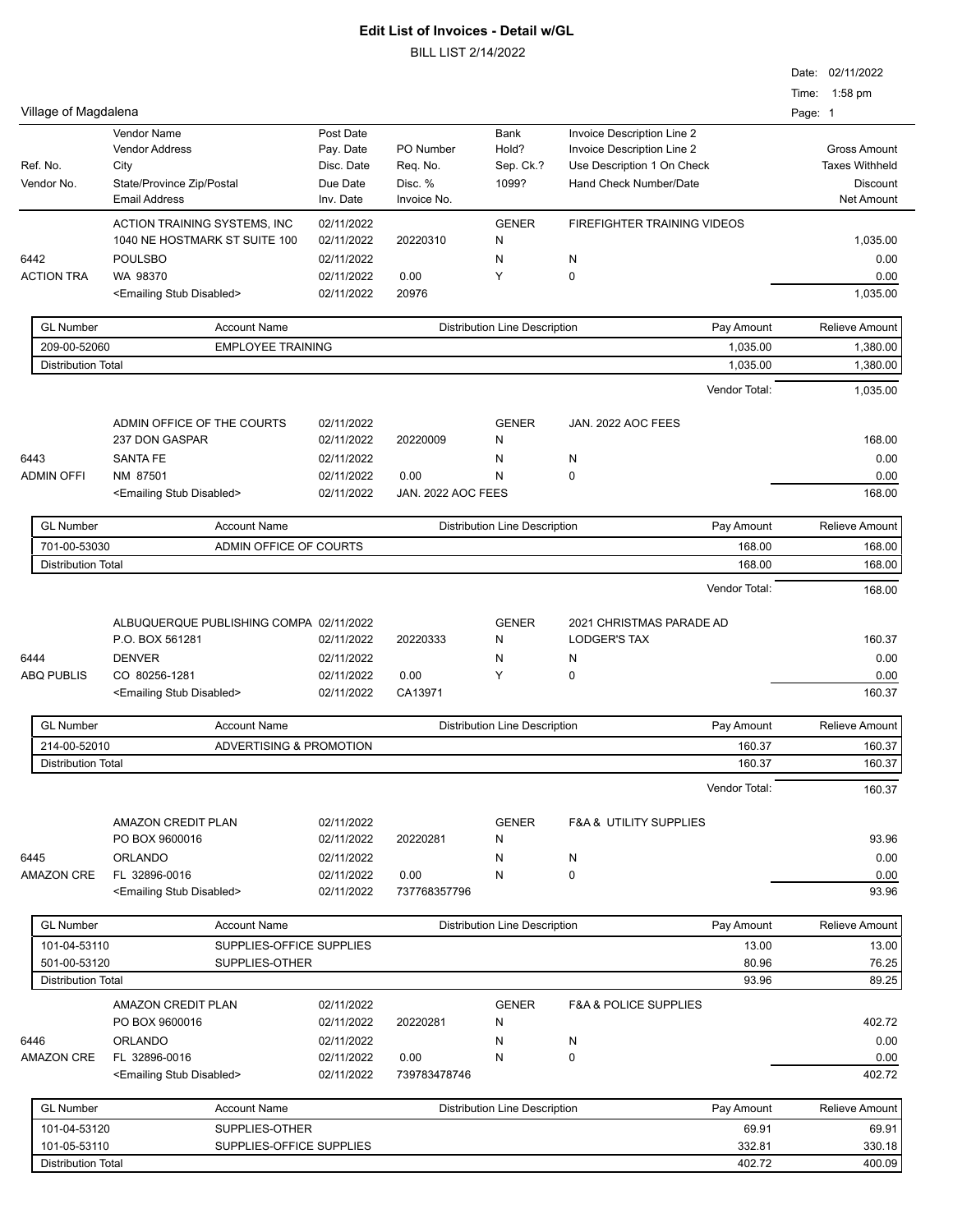|                           |                                             |                          |                          |              |                                      |                                                          |               | Date: 02/11/2022<br>Time: 1:58 pm |                       |
|---------------------------|---------------------------------------------|--------------------------|--------------------------|--------------|--------------------------------------|----------------------------------------------------------|---------------|-----------------------------------|-----------------------|
| Village of Magdalena      |                                             |                          |                          |              |                                      |                                                          |               | Page: 2                           |                       |
|                           | <b>Vendor Name</b><br><b>Vendor Address</b> |                          | Post Date<br>Pay. Date   | PO Number    | <b>Bank</b><br>Hold?                 | Invoice Description Line 2<br>Invoice Description Line 2 |               |                                   | <b>Gross Amount</b>   |
| Ref. No.                  | City                                        |                          | Disc. Date               | Req. No.     | Sep. Ck.?                            | Use Description 1 On Check                               |               |                                   | <b>Taxes Withheld</b> |
| Vendor No.                | State/Province Zip/Postal                   |                          | Due Date                 | Disc. %      | 1099?                                | Hand Check Number/Date                                   |               |                                   | Discount              |
|                           | <b>Email Address</b>                        |                          | Inv. Date                | Invoice No.  |                                      |                                                          |               |                                   | <b>Net Amount</b>     |
|                           | AMAZON CREDIT PLAN<br>PO BOX 9600016        |                          | 02/11/2022<br>02/11/2022 | 20220292     | <b>GENER</b><br>N                    | <b>F&amp;A SUPPLIES</b>                                  |               |                                   | 31.44                 |
| 6447                      | <b>ORLANDO</b>                              |                          | 02/11/2022               |              | N                                    | N                                                        |               |                                   | 0.00                  |
| <b>AMAZON CRE</b>         | FL 32896-0016                               |                          | 02/11/2022               | 0.00         | N                                    | 0                                                        |               |                                   | 0.00                  |
|                           | <emailing disabled="" stub=""></emailing>   |                          | 02/11/2022               | 654866995447 |                                      |                                                          |               |                                   | 31.44                 |
| <b>GL Number</b>          |                                             | <b>Account Name</b>      |                          |              | <b>Distribution Line Description</b> |                                                          | Pay Amount    |                                   | Relieve Amount        |
| 101-04-53110              |                                             | SUPPLIES-OFFICE SUPPLIES |                          |              |                                      |                                                          | 31.44         |                                   | 31.44                 |
| <b>Distribution Total</b> |                                             |                          |                          |              |                                      |                                                          | 31.44         |                                   | 31.44                 |
|                           | <b>AMAZON CREDIT PLAN</b>                   |                          | 02/11/2022               |              | <b>GENER</b>                         | <b>F&amp;A SUPPLIES</b>                                  |               |                                   |                       |
|                           | PO BOX 9600016                              |                          | 02/11/2022               | 20220292     | N                                    |                                                          |               |                                   | 31.44                 |
| 6448                      | <b>ORLANDO</b>                              |                          | 02/11/2022               |              | N                                    | Ν                                                        |               |                                   | 0.00                  |
| <b>AMAZON CRE</b>         | FL 32896-0016                               |                          | 02/11/2022               | 0.00         | N                                    | 0                                                        |               |                                   | 0.00                  |
|                           | <emailing disabled="" stub=""></emailing>   |                          | 02/11/2022               | 546435793543 |                                      |                                                          |               |                                   | 31.44                 |
| <b>GL Number</b>          |                                             | <b>Account Name</b>      |                          |              | <b>Distribution Line Description</b> |                                                          | Pay Amount    |                                   | <b>Relieve Amount</b> |
| 101-04-53110              |                                             | SUPPLIES-OFFICE SUPPLIES |                          |              |                                      |                                                          | 31.44         |                                   | 31.44                 |
| <b>Distribution Total</b> |                                             |                          |                          |              |                                      |                                                          | 31.44         |                                   | 31.44                 |
|                           | <b>AMAZON CREDIT PLAN</b>                   |                          | 02/11/2022               |              | <b>GENER</b>                         | TIME CLOCK 4 YR PROTECT PLAN                             |               |                                   |                       |
|                           | PO BOX 9600016                              |                          | 02/11/2022               | 20220326     | Ν                                    |                                                          |               |                                   | 26.85                 |
| 6449                      | <b>ORLANDO</b>                              |                          | 02/11/2022               |              | N                                    | N                                                        |               |                                   | 0.00                  |
| <b>AMAZON CRE</b>         | FL 32896-0016                               |                          | 02/11/2022               | 0.00         | N                                    | 0                                                        |               |                                   | 0.00                  |
|                           | <emailing disabled="" stub=""></emailing>   |                          | 02/11/2022               | 559366686844 |                                      |                                                          |               |                                   | 26.85                 |
| <b>GL Number</b>          |                                             | <b>Account Name</b>      |                          |              | <b>Distribution Line Description</b> |                                                          | Pay Amount    |                                   | Relieve Amount        |
| 101-04-53120              |                                             | SUPPLIES-OTHER           |                          |              |                                      |                                                          | 6.71          |                                   | 6.71                  |
| 501-00-53120              |                                             | SUPPLIES-OTHER           |                          |              |                                      |                                                          | 6.72          |                                   | 6.72                  |
| 502-00-53120              |                                             | SUPPLIES-OTHER           |                          |              |                                      |                                                          | 6.71          |                                   | 6.71                  |
| 503-00-53120              |                                             | SUPPLIES-OTHER           |                          |              |                                      |                                                          | 6.71          |                                   | 6.71                  |
| <b>Distribution Total</b> |                                             |                          |                          |              |                                      |                                                          | 26.85         |                                   | 26.85                 |
|                           |                                             |                          |                          |              |                                      |                                                          | Vendor Total: |                                   | 586.41                |
|                           | ASHI AQUISITION CO.<br>P.O. BOX 809200      |                          | 02/11/2022<br>02/11/2022 | 20220307     | <b>GENER</b><br>Ν                    | 48 HR. REFRESHER - AMB                                   |               |                                   | 399.00                |
| 6450                      | <b>CHICAGO</b>                              |                          | 02/11/2022               |              | N                                    | N                                                        |               |                                   | 0.00                  |
| <b>ASHI AQUIS</b>         | IL 60680-9200                               |                          | 02/11/2022               | 0.00         | Ν                                    | 0                                                        |               |                                   | 0.00                  |
|                           | <emailing disabled="" stub=""></emailing>   |                          | 02/11/2022               | 1516279      |                                      |                                                          |               |                                   | 399.00                |
| <b>GL Number</b>          |                                             | <b>Account Name</b>      |                          |              | <b>Distribution Line Description</b> |                                                          | Pay Amount    |                                   | Relieve Amount        |
| 500-00-52060              |                                             | <b>EMPLOYEE TRAINING</b> |                          |              |                                      |                                                          | 399.00        |                                   | 275.83                |
| <b>Distribution Total</b> |                                             |                          |                          |              |                                      |                                                          | 399.00        |                                   | 275.83                |
|                           |                                             |                          |                          |              |                                      |                                                          | Vendor Total: |                                   | 399.00                |
|                           | A-X PROPANE                                 |                          | 02/11/2022               |              | <b>GENER</b>                         | PROPANE - LIBRARY                                        |               |                                   |                       |
|                           | P.O. BOX 458                                |                          | 02/11/2022               | 20220212     | Ν                                    |                                                          |               |                                   | 228.20                |
| 6451                      | MAGDALENA                                   |                          | 02/11/2022               |              | Ν                                    | Ν                                                        |               |                                   | 0.00                  |
| A-X PROPAN                | NM 87825                                    |                          | 02/11/2022               | 0.00         | Ν                                    | 0                                                        |               |                                   | 0.00                  |
|                           | <emailing disabled="" stub=""></emailing>   |                          | 02/11/2022               | 146259       |                                      |                                                          |               |                                   | 228.20                |
| <b>GL Number</b>          |                                             | <b>Account Name</b>      |                          |              | <b>Distribution Line Description</b> |                                                          | Pay Amount    |                                   | Relieve Amount        |
| 291-00-53170              |                                             | UTILITIES-ELECTRIC AND   |                          |              |                                      |                                                          | 228.20        |                                   | 228.20                |
|                           |                                             | <b>PROPANE</b>           |                          |              |                                      |                                                          |               |                                   |                       |
| <b>Distribution Total</b> |                                             |                          |                          |              |                                      |                                                          | 228.20        |                                   | 228.20                |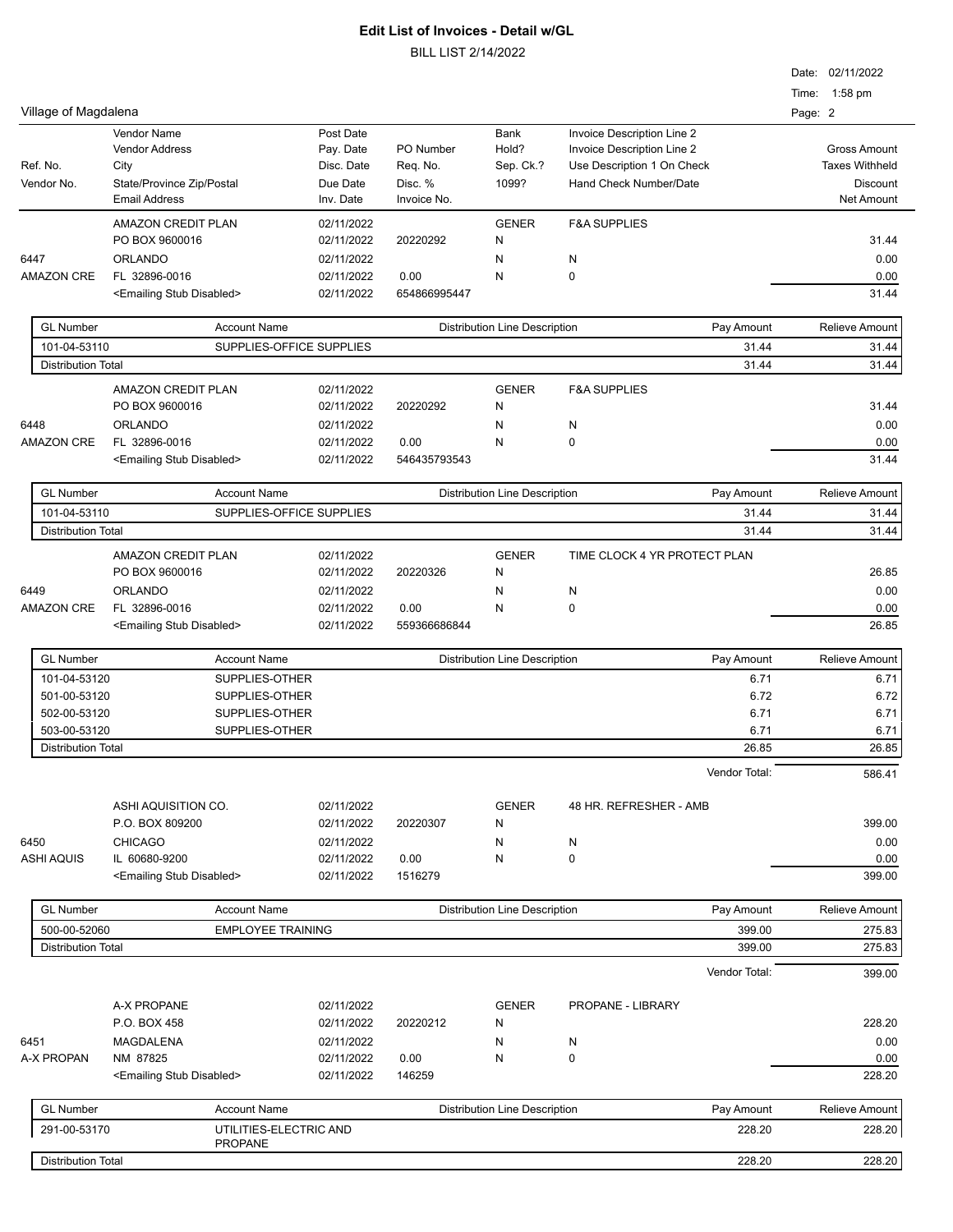| <b>Distribution Total</b>        |                                               |                          |                        |                                      | 1,416.90                                             | 1,416.90                                 |
|----------------------------------|-----------------------------------------------|--------------------------|------------------------|--------------------------------------|------------------------------------------------------|------------------------------------------|
| 502-00-58200                     | OTHER PROFESSIONAL<br><b>SERVICES</b>         |                          |                        |                                      | 1,416.90                                             | 1,416.90                                 |
| <b>GL Number</b>                 | <b>Account Name</b>                           |                          |                        | <b>Distribution Line Description</b> | Pay Amount                                           | Relieve Amount                           |
|                                  | <emailing disabled="" stub=""></emailing>     | 02/11/2022               | DEC. 2021 TIPPING FEES |                                      |                                                      | 1,416.90                                 |
| CITY OF SO                       | NM 87801                                      | 02/11/2022               | 0.00                   | N                                    | 0                                                    | 0.00                                     |
| 6456                             | <b>SOCORRO</b>                                | 02/11/2022               |                        | N                                    | N                                                    | 0.00                                     |
|                                  | CITY OF SOCORRO<br>PO DRAWER K                | 02/11/2022<br>02/11/2022 | 20220054               | <b>GENER</b><br>N                    | DEC. 2021 TIPPING FEES                               | 1,416.90                                 |
|                                  |                                               |                          |                        |                                      |                                                      |                                          |
|                                  |                                               |                          |                        |                                      | Vendor Total:                                        | 1,246.95                                 |
| <b>Distribution Total</b>        | <b>PROPANE</b>                                |                          |                        |                                      | 293.40                                               | 293.40                                   |
| 291-00-53170                     | UTILITIES-ELECTRIC AND                        |                          |                        |                                      | 293.40                                               | 293.40                                   |
| <b>GL Number</b>                 | <b>Account Name</b>                           |                          |                        | <b>Distribution Line Description</b> | Pay Amount                                           | <b>Relieve Amount</b>                    |
|                                  | <emailing disabled="" stub=""></emailing>     | 02/11/2022               | 145962                 |                                      |                                                      | 293.40                                   |
| A-X PROPAN                       | NM 87825                                      | 02/11/2022               | 0.00                   | N                                    | 0                                                    | 0.00                                     |
| 6455                             | MAGDALENA                                     | 02/11/2022               |                        | N                                    | N                                                    | 0.00                                     |
|                                  | A-X PROPANE<br>P.O. BOX 458                   | 02/11/2022<br>02/11/2022 | 20220212               | <b>GENER</b><br>N                    | PROPANE - LIBRARY                                    | 293.40                                   |
| <b>Distribution Total</b>        |                                               |                          |                        |                                      | 236.35                                               | 236.35                                   |
|                                  | <b>PROPANE</b>                                |                          |                        |                                      |                                                      |                                          |
| <b>GL Number</b><br>291-00-53170 | <b>Account Name</b><br>UTILITIES-ELECTRIC AND |                          |                        | <b>Distribution Line Description</b> | Pay Amount<br>236.35                                 | <b>Relieve Amount</b><br>236.35          |
|                                  |                                               |                          |                        |                                      |                                                      |                                          |
|                                  | <emailing disabled="" stub=""></emailing>     | 02/11/2022               | 146298                 |                                      |                                                      | 236.35                                   |
| 6454<br>A-X PROPAN               | MAGDALENA<br>NM 87825                         | 02/11/2022<br>02/11/2022 | 0.00                   | N<br>N                               | N<br>0                                               | 0.00<br>0.00                             |
|                                  | P.O. BOX 458                                  | 02/11/2022               | 20220212               | N                                    |                                                      | 236.35                                   |
|                                  | A-X PROPANE                                   | 02/11/2022               |                        | <b>GENER</b>                         | PROPANE - LIBRARY                                    |                                          |
| <b>Distribution Total</b>        |                                               |                          |                        |                                      | 326.00                                               | 326.00                                   |
| 101-05-53170                     | UTILITIES-ELECTRIC AND<br><b>PROPANE</b>      |                          |                        |                                      | 326.00                                               | 326.00                                   |
| <b>GL Number</b>                 | <b>Account Name</b>                           |                          |                        | <b>Distribution Line Description</b> | Pay Amount                                           | Relieve Amount                           |
|                                  |                                               |                          |                        |                                      |                                                      |                                          |
|                                  | <emailing disabled="" stub=""></emailing>     | 02/11/2022               | 146273                 |                                      |                                                      | 0.00<br>326.00                           |
| 6453<br>A-X PROPAN               | MAGDALENA<br>NM 87825                         | 02/11/2022<br>02/11/2022 | 0.00                   | N<br>N                               | N<br>0                                               | 0.00                                     |
|                                  | P.O. BOX 458                                  | 02/11/2022               | 20220212               | N                                    |                                                      | 326.00                                   |
|                                  | A-X PROPANE                                   | 02/11/2022               |                        | <b>GENER</b>                         | PROPANE - POLICE                                     |                                          |
| <b>Distribution Total</b>        |                                               |                          |                        |                                      | 163.00                                               | 163.00                                   |
| 101-04-53170                     | UTILITIES-ELECTRIC AND<br><b>PROPANE</b>      |                          |                        |                                      | 163.00                                               | 163.00                                   |
| <b>GL Number</b>                 | <b>Account Name</b>                           |                          |                        | <b>Distribution Line Description</b> | Pay Amount                                           | <b>Relieve Amount</b>                    |
|                                  | <emailing disabled="" stub=""></emailing>     | 02/11/2022               | 146260                 |                                      |                                                      | 163.00                                   |
| A-X PROPAN                       | NM 87825                                      | 02/11/2022               | 0.00                   | N                                    | 0                                                    | 0.00                                     |
| 6452                             | MAGDALENA                                     | 02/11/2022               |                        | N                                    | N                                                    | 0.00                                     |
|                                  | P.O. BOX 458                                  | 02/11/2022               | 20220212               | N                                    |                                                      | 163.00                                   |
|                                  | A-X PROPANE                                   | 02/11/2022               |                        | <b>GENER</b>                         | PROPANE - VILLAGE HALL                               |                                          |
|                                  | <b>Email Address</b>                          | Inv. Date                | Invoice No.            |                                      |                                                      | <b>Net Amount</b>                        |
| Ref. No.<br>Vendor No.           | City<br>State/Province Zip/Postal             | Disc. Date<br>Due Date   | Req. No.<br>Disc. %    | Sep. Ck.?<br>1099?                   | Use Description 1 On Check<br>Hand Check Number/Date | <b>Taxes Withheld</b><br><b>Discount</b> |
|                                  | <b>Vendor Address</b>                         | Pay. Date                | PO Number              | Hold?                                | Invoice Description Line 2                           | <b>Gross Amount</b>                      |
|                                  | <b>Vendor Name</b>                            | Post Date                |                        | <b>Bank</b>                          | Invoice Description Line 2                           |                                          |
| Village of Magdalena             |                                               |                          |                        |                                      |                                                      | Page: 3                                  |
|                                  |                                               |                          |                        |                                      |                                                      | Time: 1:58 pm                            |
|                                  |                                               |                          |                        |                                      |                                                      | Date: 02/11/2022                         |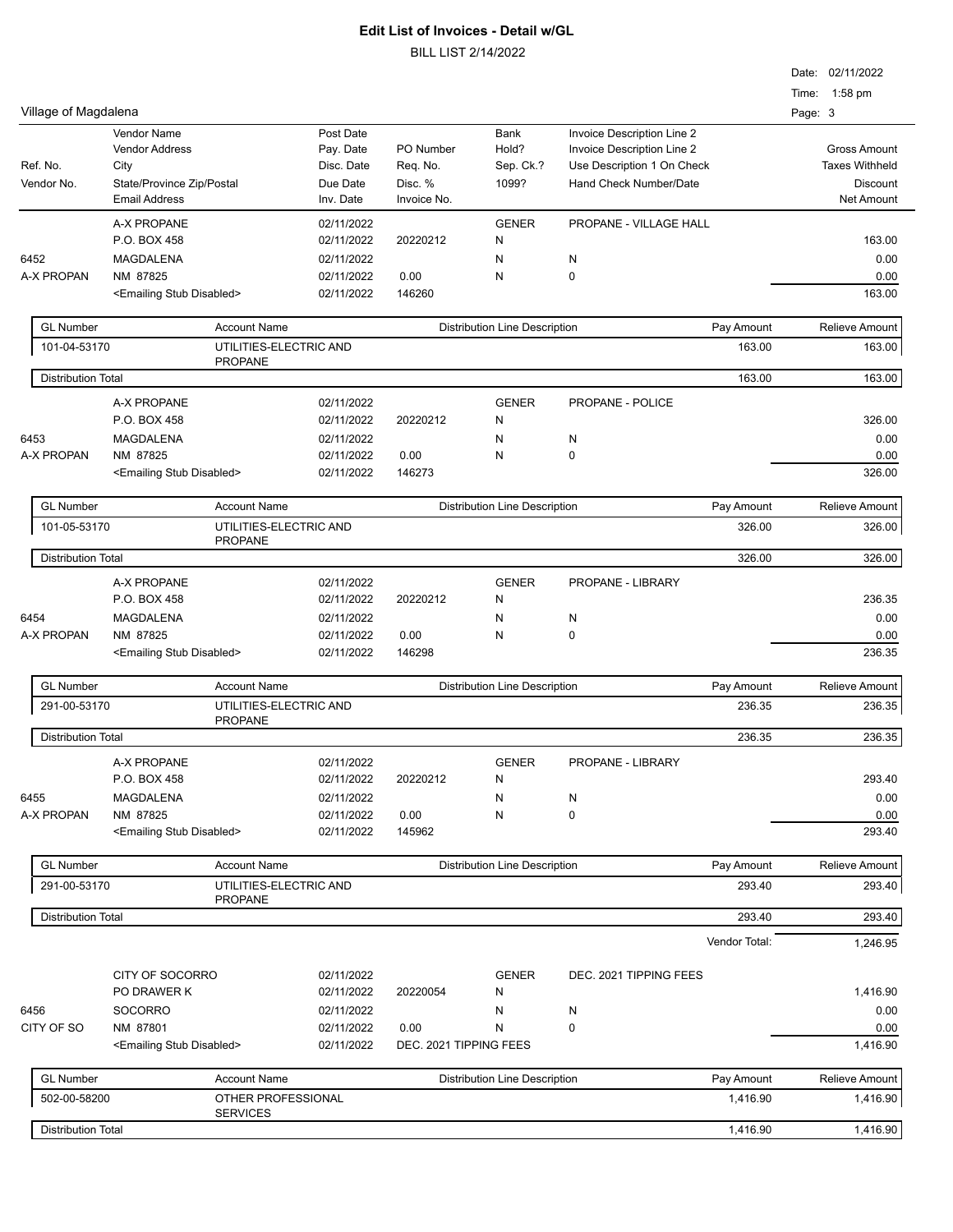| Village of Magdalena      |                                           |                          |                                                    |                                      |                                                   | Date: 02/11/2022<br>Time: 1:58 pm<br>Page: 4 |  |
|---------------------------|-------------------------------------------|--------------------------|----------------------------------------------------|--------------------------------------|---------------------------------------------------|----------------------------------------------|--|
|                           | Vendor Name                               | Post Date                |                                                    | Bank                                 | Invoice Description Line 2                        |                                              |  |
|                           | <b>Vendor Address</b>                     | Pay. Date                | PO Number                                          | Hold?                                | Invoice Description Line 2                        | <b>Gross Amount</b>                          |  |
| Ref. No.                  | City                                      | Disc. Date               | Req. No.                                           | Sep. Ck.?                            | Use Description 1 On Check                        | <b>Taxes Withheld</b>                        |  |
| Vendor No.                | State/Province Zip/Postal                 | Due Date                 | Disc. %                                            | 1099?                                | Hand Check Number/Date                            | Discount                                     |  |
|                           | <b>Email Address</b>                      | Inv. Date                | Invoice No.                                        |                                      |                                                   | Net Amount                                   |  |
|                           | CITY OF SOCORRO                           | 02/11/2022               |                                                    | <b>GENER</b>                         | JAN. 2022 TIPPING FEES                            |                                              |  |
|                           | PO DRAWER K                               | 02/11/2022               | 20220054                                           | N                                    |                                                   | 1,001.40                                     |  |
| 6457                      | <b>SOCORRO</b>                            | 02/11/2022               |                                                    | N                                    | N                                                 | 0.00                                         |  |
| CITY OF SO                | NM 87801                                  | 02/11/2022               | 0.00                                               | N                                    | 0                                                 | 0.00                                         |  |
|                           | <emailing disabled="" stub=""></emailing> | 02/11/2022               |                                                    | JAN. 2022 TIPPING FEES               |                                                   |                                              |  |
| <b>GL Number</b>          | <b>Account Name</b>                       |                          |                                                    | <b>Distribution Line Description</b> | Pay Amount                                        | Relieve Amount                               |  |
| 502-00-58200              |                                           | OTHER PROFESSIONAL       |                                                    |                                      | 1,001.40                                          | 1,001.40                                     |  |
| <b>Distribution Total</b> | <b>SERVICES</b>                           |                          |                                                    |                                      | 1,001.40                                          | 1,001.40                                     |  |
|                           |                                           |                          |                                                    |                                      | Vendor Total:                                     | 2,418.30                                     |  |
|                           |                                           |                          |                                                    |                                      |                                                   |                                              |  |
|                           | <b>DMCO</b><br>PO BOX 5118                | 02/11/2022               |                                                    | <b>GENER</b>                         | FIRE EXTINGUISHER SERVICE                         | 89.72                                        |  |
|                           |                                           | 02/11/2022               | 20220321                                           | N                                    | <b>FIRE DEPT</b>                                  |                                              |  |
| 6458                      | <b>SILVER CITY</b>                        | 02/11/2022               |                                                    | N                                    | N                                                 | 0.00                                         |  |
| <b>DMCO</b>               | NM 88062-6325                             | 02/11/2022               | 0.00                                               | Y                                    | 0                                                 | 0.00                                         |  |
|                           | <emailing disabled="" stub=""></emailing> | 02/11/2022               | 17852                                              |                                      |                                                   | 89.72                                        |  |
| <b>GL Number</b>          | <b>Account Name</b>                       |                          |                                                    | <b>Distribution Line Description</b> | Pay Amount                                        | Relieve Amount                               |  |
| 209-00-58200              | OTHER PROFESSIONAL<br><b>SERVICES</b>     |                          |                                                    |                                      | 89.72                                             | 89.72                                        |  |
| <b>Distribution Total</b> |                                           |                          |                                                    |                                      | 89.72                                             | 89.72                                        |  |
|                           |                                           |                          |                                                    |                                      | Vendor Total:                                     | 89.72                                        |  |
|                           | FERNO WASHINGTON INC<br>70 WEIL WAY       | 02/11/2022<br>02/11/2022 | 20220338                                           | <b>GENER</b><br>N                    | PRINTER PAPER - HEART MONITOR<br><b>AMBULANCE</b> | 65.00                                        |  |
| 6459                      | <b>WILMINGTON</b>                         | 02/11/2022               |                                                    | N                                    | N                                                 | 0.00                                         |  |
| <b>FERNO WASH</b>         | OH 45177                                  | 02/11/2022               | 0.00                                               | N                                    | 0                                                 | 0.00                                         |  |
|                           | <emailing disabled="" stub=""></emailing> | 02/11/2022               | 897891                                             |                                      |                                                   | 65.00                                        |  |
| <b>GL Number</b>          | <b>Account Name</b>                       |                          | Pay Amount<br><b>Distribution Line Description</b> |                                      |                                                   | <b>Relieve Amount</b>                        |  |
| 500-00-53120              | SUPPLIES-OTHER                            |                          |                                                    |                                      | 65.00                                             | 65.00                                        |  |
| <b>Distribution Total</b> |                                           |                          |                                                    |                                      | 65.00                                             | 65.00                                        |  |
|                           |                                           |                          |                                                    |                                      | Vendor Total:                                     | 65.00                                        |  |
|                           |                                           |                          |                                                    |                                      |                                                   |                                              |  |
|                           | GALL'S                                    | 02/11/2022               |                                                    | <b>GENER</b>                         | POLICE SHIRTS                                     |                                              |  |
|                           | PO BOX 71628                              | 02/11/2022               | 20220221                                           | N                                    |                                                   | 98.04                                        |  |
| 6460                      | <b>CHICAGO</b>                            | 02/11/2022               |                                                    | N                                    | N                                                 | 0.00                                         |  |
| GALL'S                    | IL 60694-1628                             | 02/11/2022               | 0.00                                               | N                                    | 0                                                 | 0.00                                         |  |
|                           | <emailing disabled="" stub=""></emailing> | 02/11/2022               | 020260759                                          |                                      |                                                   | 98.04                                        |  |
| <b>GL Number</b>          | <b>Account Name</b>                       |                          |                                                    | <b>Distribution Line Description</b> | Pay Amount                                        | Relieve Amount                               |  |
| 211-00-53140              |                                           | SUPPLIES-UNIFORM & LINEN |                                                    |                                      | 98.04                                             | 166.82                                       |  |
| <b>Distribution Total</b> |                                           |                          |                                                    |                                      | 98.04                                             | 166.82                                       |  |
|                           |                                           |                          |                                                    |                                      | Vendor Total:                                     | 98.04                                        |  |
|                           | HENRY SCHEIN, INC.                        | 02/11/2022               |                                                    | <b>GENER</b>                         | AMBULANCE SUPPLIES                                |                                              |  |
|                           | P.O. BOX 7156                             | 02/11/2022               | 20220306                                           | N                                    |                                                   | 71.78                                        |  |
| 6461                      | <b>PASADENA</b>                           | 02/11/2022               |                                                    | N                                    | N                                                 | 0.00                                         |  |
| <b>HENRY SCHE</b>         | CA 91109                                  | 02/11/2022               | 0.00                                               | N                                    | $\pmb{0}$                                         | 0.00                                         |  |
|                           | <emailing disabled="" stub=""></emailing> | 02/11/2022               | 16265783                                           |                                      |                                                   | 71.78                                        |  |
| <b>GL Number</b>          | <b>Account Name</b>                       |                          |                                                    | <b>Distribution Line Description</b> | Pay Amount                                        | Relieve Amount                               |  |
| 500-00-53120              | SUPPLIES-OTHER                            |                          |                                                    |                                      | 71.78                                             | 71.78                                        |  |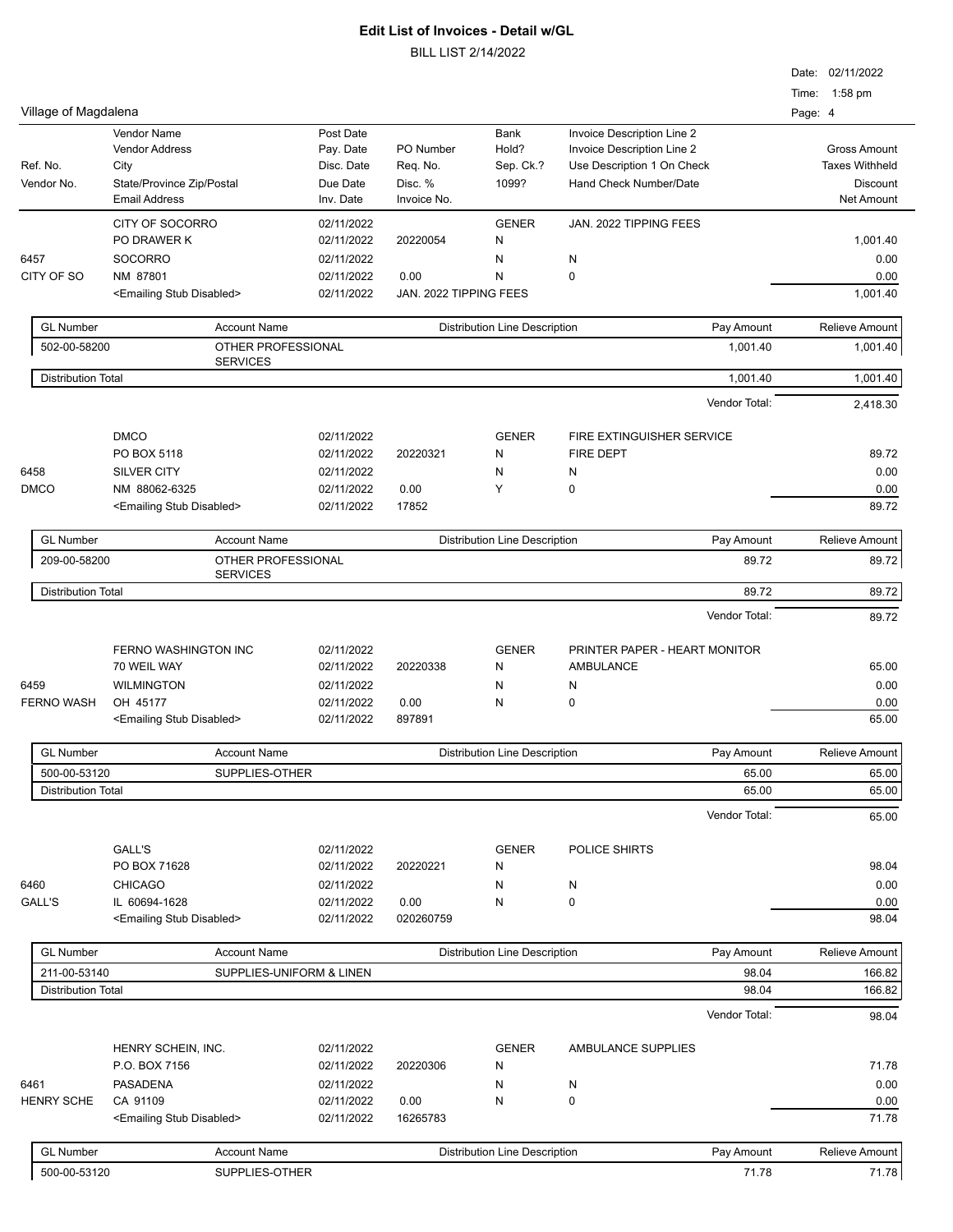|                           |                                           |            |             |                                      |                                    | Date: 02/11/2022         |
|---------------------------|-------------------------------------------|------------|-------------|--------------------------------------|------------------------------------|--------------------------|
| Village of Magdalena      |                                           |            |             |                                      |                                    | Time: 1:58 pm<br>Page: 5 |
|                           | <b>Vendor Name</b>                        | Post Date  |             | <b>Bank</b>                          | Invoice Description Line 2         |                          |
|                           | <b>Vendor Address</b>                     | Pay. Date  | PO Number   | Hold?                                | Invoice Description Line 2         | <b>Gross Amount</b>      |
| Ref. No.                  | City                                      | Disc. Date | Reg. No.    | Sep. Ck.?                            | Use Description 1 On Check         | <b>Taxes Withheld</b>    |
| Vendor No.                | State/Province Zip/Postal                 | Due Date   | Disc. %     | 1099?                                | Hand Check Number/Date             | <b>Discount</b>          |
|                           | <b>Email Address</b>                      | Inv. Date  | Invoice No. |                                      |                                    | <b>Net Amount</b>        |
| <b>Distribution Total</b> |                                           |            |             |                                      | 71.78                              | 71.78                    |
|                           |                                           |            |             |                                      | Vendor Total:                      | 71.78                    |
|                           | KONICA MINOLTA                            | 02/11/2022 |             | <b>GENER</b>                         | FEB. 2022 COPY MACHINE LEASE       |                          |
|                           | P.O. BOX 41602                            | 02/11/2022 | 20220040    | Ν                                    |                                    | 394.54                   |
| 6462                      | PHILADELPHIA                              | 02/11/2022 |             | Ν                                    | N                                  | 0.00                     |
| <b>KONICA MIN</b>         | PA 19101-1602                             | 02/11/2022 | 0.00        | Ν                                    | 0                                  | 0.00                     |
|                           | <emailing disabled="" stub=""></emailing> | 02/11/2022 | 75336410    |                                      |                                    | 394.54                   |
| <b>GL Number</b>          | <b>Account Name</b>                       |            |             | <b>Distribution Line Description</b> | Pay Amount                         | <b>Relieve Amount</b>    |
| 101-04-57310              | RENT/LEASE-EQUIP AND                      |            |             |                                      | 394.54                             | 394.54                   |
| <b>Distribution Total</b> | <b>MACHINE</b>                            |            |             |                                      | 394.54                             | 394.54                   |
|                           |                                           |            |             |                                      | Vendor Total:                      | 394.54                   |
|                           | LAR-CO CONSTRUCTION CO                    | 02/11/2022 |             | <b>GENER</b>                         | <b>SECOND DRAW 95% COMPLETE</b>    |                          |
|                           | PO BOX 446                                | 02/11/2022 | 20220337    | Ν                                    | <b>AIRPORT</b>                     | 15,000.00                |
| 6463                      |                                           |            |             |                                      |                                    |                          |
|                           | <b>SOCORRO</b>                            | 02/11/2022 |             | Ν                                    | N                                  | 0.00                     |
| LAR-CO CON                | NM 87801                                  | 02/11/2022 | 0.00        | Ν                                    | 0                                  | 0.00                     |
|                           | <emailing disabled="" stub=""></emailing> | 02/11/2022 | 2 FEB 2022  |                                      |                                    | 15,000.00                |
| <b>GL Number</b>          | <b>Account Name</b>                       |            |             | <b>Distribution Line Description</b> | Pay Amount                         | <b>Relieve Amount</b>    |
| 300-00-59304              | PROJECT COSTS                             |            |             |                                      | 15,000.00                          | 15,000.00                |
| <b>Distribution Total</b> |                                           |            |             |                                      | 15,000.00                          | 15,000.00                |
|                           |                                           |            |             |                                      | Vendor Total:                      | 15,000.00                |
|                           | LONESTAR TRUCK GROUP                      | 02/11/2022 |             | <b>GENER</b>                         | 2021 GARBAGE TRUCK                 |                          |
|                           | 12901 FRONTAGE ROAD, NW                   | 02/11/2022 | 20220343    | Ν                                    | SAP20-E2222-STB                    | 251,535.00               |
| 6464                      | ALBUQUERQUE                               | 02/11/2022 |             | Ν                                    | N                                  | 0.00                     |
| <b>LONESTAR T</b>         | NM 87121                                  | 02/11/2022 | 0.00        | Y                                    | 0                                  | 0.00                     |
|                           | <emailing disabled="" stub=""></emailing> | 02/11/2022 | DE-27006    |                                      |                                    | 251,535.00               |
| <b>GL Number</b>          | <b>Account Name</b>                       |            |             | <b>Distribution Line Description</b> | Pay Amount                         | Relieve Amount           |
| 502-00-59600              | <b>VEHICLES</b>                           |            |             |                                      | 251,535.00                         | 251,535.00               |
| <b>Distribution Total</b> |                                           |            |             |                                      | 251,535.00                         | 251,535.00               |
|                           |                                           |            |             |                                      | Vendor Total:                      | 251,535.00               |
|                           | LOWES COMPANIES, INC                      | 02/11/2022 |             | <b>GENER</b>                         | <b>INSULATION FOR WATER METERS</b> |                          |
|                           | PO BOX 530914                             | 02/11/2022 | 20220274    | Ν                                    |                                    | 36.09                    |
| 6465                      | <b>ATLANTA</b>                            | 02/11/2022 |             | Ν                                    | N                                  | 0.00                     |
| LOWES COMP                | GA 30353                                  | 02/11/2022 | 0.00        | Υ                                    | 0                                  | 0.00                     |
|                           | <emailing disabled="" stub=""></emailing> | 02/11/2022 | 902807      |                                      |                                    | 36.09                    |
| <b>GL Number</b>          | <b>Account Name</b>                       |            |             | <b>Distribution Line Description</b> | Pay Amount                         | Relieve Amount           |
| 501-00-53120              | SUPPLIES-OTHER                            |            |             |                                      | 36.09                              | 36.09                    |
| <b>Distribution Total</b> |                                           |            |             |                                      | 36.09                              | 36.09                    |
|                           |                                           |            |             |                                      | Vendor Total:                      | 36.09                    |
|                           | MAGDALENA MUNICIPAL SCHOOLS               | 02/11/2022 |             | <b>GENER</b>                         | OIL CHANGE - FORD EXPLORER         |                          |
|                           | PO BOX 24                                 | 02/11/2022 | 20220340    | Ν                                    |                                    | 37.73                    |
| 6466                      | MAGDALENA                                 | 02/11/2022 |             | N                                    | N                                  | 0.00                     |
| <b>MAGSCHOOL</b>          | NM 87825                                  | 02/11/2022 | 0.00        | N                                    | 0                                  | 0.00                     |
|                           | <emailing disabled="" stub=""></emailing> | 02/11/2022 | 5708        |                                      |                                    | 37.73                    |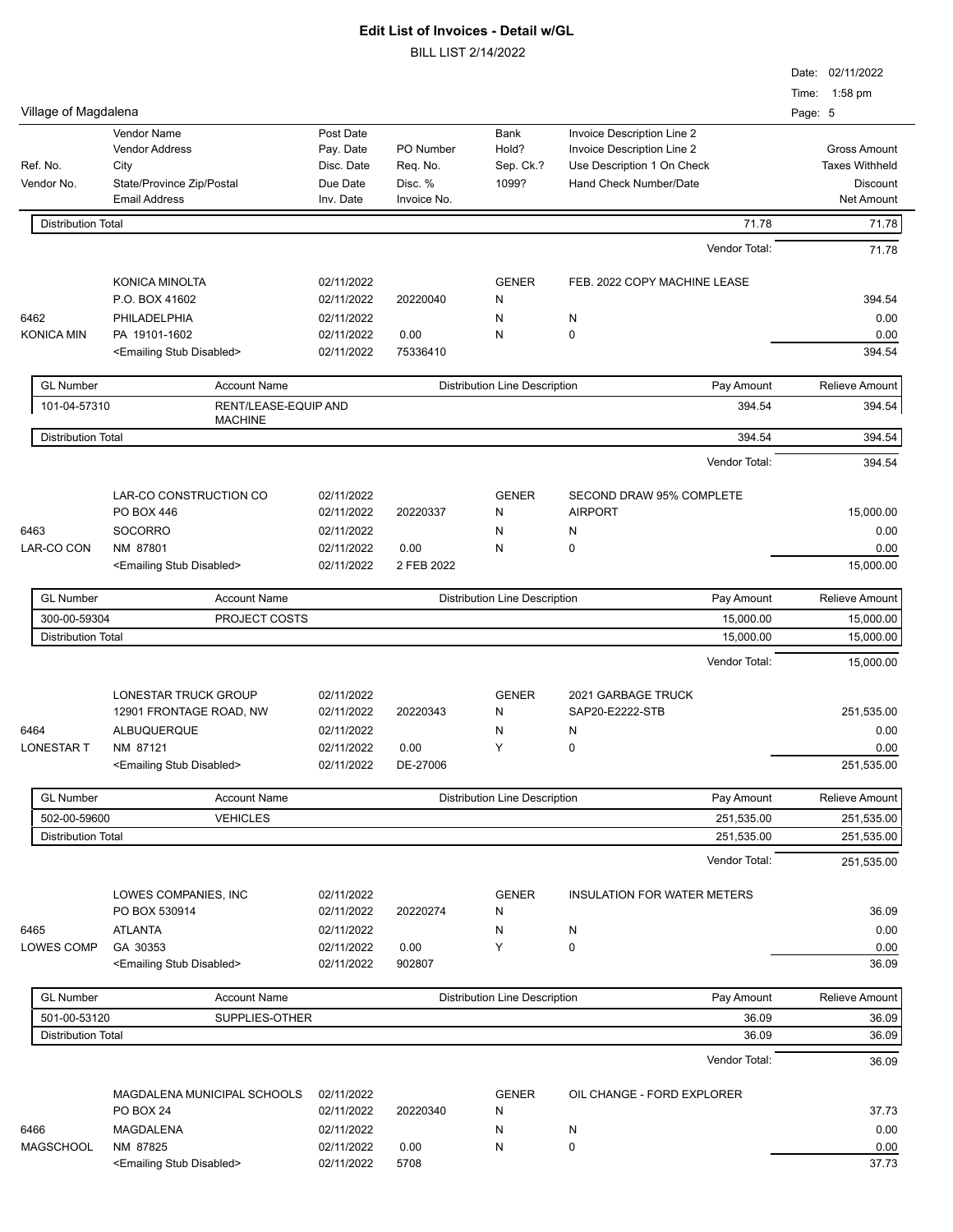|                           |                                           |            |             |                                      |                                    | Date: 02/11/2022      |
|---------------------------|-------------------------------------------|------------|-------------|--------------------------------------|------------------------------------|-----------------------|
|                           |                                           |            |             |                                      |                                    | Time: 1:58 pm         |
| Village of Magdalena      |                                           |            |             |                                      |                                    | Page: 6               |
|                           | Vendor Name                               | Post Date  |             | Bank                                 | Invoice Description Line 2         |                       |
|                           | <b>Vendor Address</b>                     | Pay. Date  | PO Number   | Hold?                                | Invoice Description Line 2         | <b>Gross Amount</b>   |
| Ref. No.                  | City                                      | Disc. Date | Req. No.    | Sep. Ck.?                            | Use Description 1 On Check         | <b>Taxes Withheld</b> |
| Vendor No.                | State/Province Zip/Postal                 | Due Date   | Disc. %     | 1099?                                | Hand Check Number/Date             | <b>Discount</b>       |
|                           | <b>Email Address</b>                      | Inv. Date  | Invoice No. |                                      |                                    | <b>Net Amount</b>     |
| <b>GL Number</b>          | <b>Account Name</b>                       |            |             | <b>Distribution Line Description</b> | Pay Amount                         | Relieve Amount        |
| 501-00-55050              | <b>REPAIR &amp; MAINT-VEHICLES</b>        |            |             |                                      | 12.58                              | 12.58                 |
| 502-00-55050              | <b>REPAIR &amp; MAINT-VEHICLES</b>        |            |             |                                      | 12.58                              | 12.58                 |
| 503-00-55050              | <b>REPAIR &amp; MAINT-VEHICLES</b>        |            |             |                                      | 12.57                              | 12.57                 |
| <b>Distribution Total</b> |                                           |            |             |                                      | 37.73                              | 37.73                 |
|                           |                                           |            |             |                                      | Vendor Total:                      | 37.73                 |
|                           |                                           |            |             |                                      |                                    |                       |
|                           | <b>MED-TECH RESOURCES</b>                 | 02/11/2022 |             | <b>GENER</b>                         | <b>MASKS - EMS</b>                 |                       |
|                           | 29485 AIRPORT ROAD                        | 02/11/2022 | 20220318    | N                                    |                                    | 215.05                |
| 6470                      | <b>EUGENE</b>                             | 02/11/2022 |             | N                                    | N                                  | 0.00                  |
| <b>MED-TECH R</b>         | OR 97402                                  | 02/11/2022 | 0.00        | N                                    | 0                                  | 0.00                  |
|                           | <emailing disabled="" stub=""></emailing> | 02/11/2022 | 133480      |                                      |                                    | 215.05                |
| <b>GL Number</b>          | <b>Account Name</b>                       |            |             | <b>Distribution Line Description</b> | Pay Amount                         | Relieve Amount        |
| 500-00-53120              | SUPPLIES-OTHER                            |            |             |                                      | 215.05                             | 215.05                |
| <b>Distribution Total</b> |                                           |            |             |                                      | 215.05                             | 215.05                |
|                           |                                           |            |             |                                      | Vendor Total:                      | 215.05                |
|                           |                                           |            |             |                                      |                                    |                       |
|                           | MERCHANTS AUTOMOTIVE GROUP                | 02/11/2022 |             | <b>GENER</b>                         | JAN. 2022 FORD F250 LEASE          |                       |
|                           | PO BOX 414438                             | 02/11/2022 | 20220006    | N                                    |                                    | 372.80                |
| 6467                      | <b>BOSTON</b>                             | 02/11/2022 |             | N                                    | N                                  | 0.00                  |
| <b>MERCHANTS</b>          | MA 02241-4438                             | 02/11/2022 | 0.00        | N                                    | 0                                  | 0.00                  |
|                           | <emailing disabled="" stub=""></emailing> | 02/11/2022 | LW0221412   |                                      |                                    | 372.80                |
| <b>GL Number</b>          | <b>Account Name</b>                       |            |             | <b>Distribution Line Description</b> | Pay Amount                         | Relieve Amount        |
| 501-00-57320              | RENT/LEASE-VEHICLES                       |            |             |                                      | 124.27                             | 124.27                |
| 502-00-57320              | RENT/LEASE-VEHICLES                       |            |             |                                      | 124.27                             | 124.27                |
| 503-00-57320              | RENT/LEASE-VEHICLES                       |            |             |                                      | 124.26                             | 124.26                |
| <b>Distribution Total</b> |                                           |            |             |                                      | 372.80                             | 372.80                |
|                           |                                           |            |             |                                      | Vendor Total:                      | 372.80                |
|                           |                                           |            |             |                                      |                                    |                       |
|                           | MES-ARIZONA                               | 02/11/2022 |             | <b>GENER</b>                         | <b>SCBA FLOW TESTS - FIRE DEPT</b> |                       |
|                           | DEPOSITORY ACCOUNT                        | 02/11/2022 | 20220268    | N                                    | <b>BATTERIES &amp; SUPPLIES</b>    | 1,660.44              |
| 6468                      | <b>CHICAGO</b>                            | 02/11/2022 |             | Ν                                    | N                                  | 0.00                  |
| <b>MES-ARIZON</b>         | IL 60675                                  | 02/11/2022 | 0.00        | Ν                                    | 0                                  | 0.00                  |
|                           | <emailing disabled="" stub=""></emailing> | 02/11/2022 | IN1661295   |                                      |                                    | 1,660.44              |
| <b>GL Number</b>          | <b>Account Name</b>                       |            |             | <b>Distribution Line Description</b> | Pay Amount                         | Relieve Amount        |
| 209-00-53120              | SUPPLIES-OTHER                            |            |             |                                      | 1,660.44                           | 1,668.00              |
| <b>Distribution Total</b> |                                           |            |             |                                      | 1,660.44                           | 1,668.00              |
|                           |                                           |            |             |                                      | Vendor Total:                      | 1,660.44              |
|                           | NANCE, PATO & STOUT LLC                   | 02/11/2022 |             | <b>GENER</b>                         |                                    |                       |
|                           | PO BOX 772                                | 02/11/2022 | 20220005    | Ν                                    | JAN. 2022 ATTORNEY FEES            | 639.00                |
| 6469                      | SOCORRO                                   | 02/11/2022 |             | N                                    | N                                  | 0.00                  |
| NANCE, PAT                | NM 87801-0772                             | 02/11/2022 | 0.00        | Y                                    | $\mathbf 0$                        | 0.00                  |
|                           | <emailing disabled="" stub=""></emailing> | 02/11/2022 | 1302        |                                      |                                    | 639.00                |
|                           |                                           |            |             |                                      |                                    |                       |
| <b>GL Number</b>          | <b>Account Name</b>                       |            |             | <b>Distribution Line Description</b> | Pay Amount                         | Relieve Amount        |
| 101-04-58170              | <b>LEGAL SERVICES</b>                     |            |             |                                      | 639.00                             | 639.00                |
| <b>Distribution Total</b> |                                           |            |             |                                      | 639.00                             | 639.00                |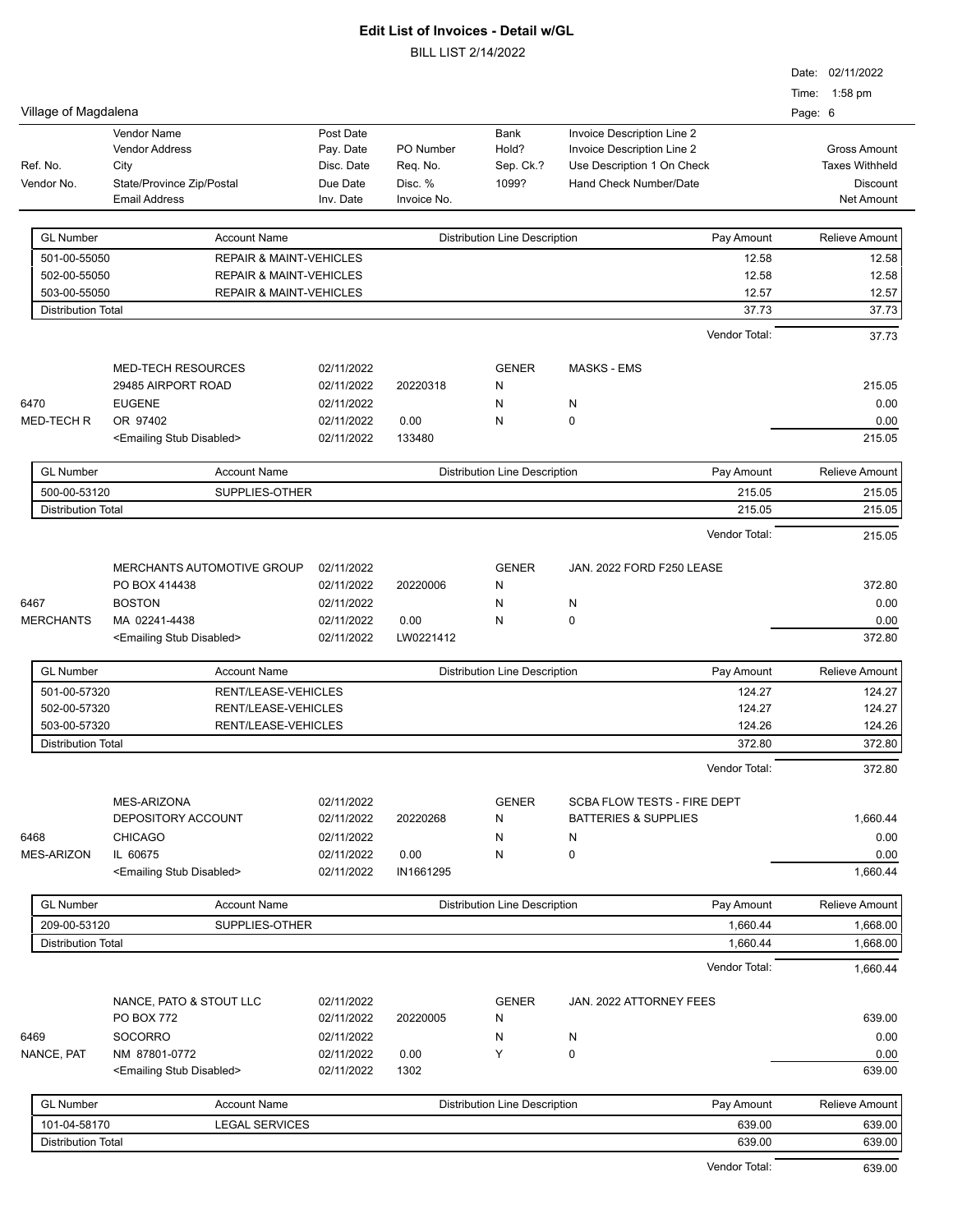BILL LIST 2/14/2022

|                           |                                                                         |                         |                       |                                      |                                                          |         | Date: 02/11/2022                             |
|---------------------------|-------------------------------------------------------------------------|-------------------------|-----------------------|--------------------------------------|----------------------------------------------------------|---------|----------------------------------------------|
|                           |                                                                         |                         |                       |                                      |                                                          |         | Time: 1:58 pm                                |
| Village of Magdalena      |                                                                         |                         |                       |                                      |                                                          | Page: 7 |                                              |
|                           | Vendor Name                                                             | Post Date               |                       | Bank                                 | Invoice Description Line 2                               |         |                                              |
| Ref. No.                  | <b>Vendor Address</b><br>City                                           | Pay. Date<br>Disc. Date | PO Number<br>Req. No. | Hold?<br>Sep. Ck.?                   | Invoice Description Line 2<br>Use Description 1 On Check |         | <b>Gross Amount</b><br><b>Taxes Withheld</b> |
| Vendor No.                | State/Province Zip/Postal                                               | Due Date                | Disc. %               | 1099?                                | Hand Check Number/Date                                   |         | Discount                                     |
|                           | <b>Email Address</b>                                                    | Inv. Date               | Invoice No.           |                                      |                                                          |         | Net Amount                                   |
|                           | NM JUDICIAL EDUCATION CENTER                                            | 02/11/2022              |                       | <b>GENER</b>                         | JAN. 2022 JEC FEES                                       |         |                                              |
|                           | MSC11 6060                                                              | 02/11/2022              | 20220010              | N                                    |                                                          |         | 84.00                                        |
| 6471                      | <b>ALBUQUERQUE</b>                                                      | 02/11/2022              |                       | N                                    | N                                                        |         | 0.00                                         |
| <b>NM JUDICIA</b>         | NM 87131-0001                                                           | 02/11/2022              | 0.00                  | N                                    | 0                                                        |         | 0.00                                         |
|                           | <emailing disabled="" stub=""></emailing>                               | 02/11/2022              | JAN. 2022 JEC FEES    |                                      |                                                          |         | 84.00                                        |
| <b>GL Number</b>          | <b>Account Name</b>                                                     |                         |                       | Distribution Line Description        | Pay Amount                                               |         | <b>Relieve Amount</b>                        |
| 701-00-53060              | JUDICIAL EDUCATION FEES                                                 |                         |                       |                                      | 84.00                                                    |         | 84.00                                        |
| <b>Distribution Total</b> |                                                                         |                         |                       |                                      | 84.00                                                    |         | 84.00                                        |
|                           |                                                                         |                         |                       |                                      | Vendor Total:                                            |         | 84.00                                        |
|                           | NM SELF-INSURERS FUND                                                   | 02/11/2022              |                       | <b>GENER</b>                         | <b>FY2022 LIABILITY &amp; AIRPORT</b>                    |         |                                              |
|                           | PO BOX 846                                                              | 02/11/2022              | 20220324              | N                                    | PREMIUM RENEWAL                                          |         | 28,055.10                                    |
| 6472                      | <b>SANTA FE</b>                                                         | 02/11/2022              |                       | N                                    | N                                                        |         | 0.00                                         |
| <b>NMSIF</b>              | NM 87504                                                                | 02/11/2022              | 0.00                  | N                                    | 0                                                        |         | 0.00                                         |
|                           | <emailing disabled="" stub=""></emailing>                               | 02/11/2022              | 202                   |                                      |                                                          |         | 28,055.10                                    |
| <b>GL Number</b>          | <b>Account Name</b>                                                     |                         |                       | <b>Distribution Line Description</b> | Pay Amount                                               |         | <b>Relieve Amount</b>                        |
| 101-04-52080              | <b>LIABILITY &amp; PROPERTY</b>                                         |                         |                       |                                      | $-879.41$                                                |         | $-879.41$                                    |
| 101-05-52080              | <b>INSURANCE</b><br><b>LIABILITY &amp; PROPERTY</b><br><b>INSURANCE</b> |                         |                       |                                      | 15,766.27                                                |         | 15,766.27                                    |
| 101-11-52080              | <b>LIABILITY &amp; PROPERTY</b><br><b>INSURANCE</b>                     |                         |                       |                                      | $-575.35$                                                |         | $-575.35$                                    |
| 101-14-52080              | <b>LIABILITY &amp; PROPERTY</b><br><b>INSURANCE</b>                     |                         |                       |                                      | 1,532.97                                                 |         | 1,532.97                                     |
| 209-00-52080              | <b>LIABILITY &amp; PROPERTY</b><br><b>INSURANCE</b>                     |                         |                       |                                      | 4,427.88                                                 |         | 4,427.88                                     |
| 291-00-52080              | <b>LIABILITY &amp; PROPERTY</b><br><b>INSURANCE</b>                     |                         |                       |                                      | $-518.90$                                                |         | $-518.90$                                    |
| 500-00-52080              | <b>LIABILITY &amp; PROPERTY</b><br><b>INSURANCE</b>                     |                         |                       |                                      | 1,104.85                                                 |         | 1,104.85                                     |
| 501-00-52080              | <b>LIABILITY &amp; PROPERTY</b><br><b>INSURANCE</b>                     |                         |                       |                                      | -776.47                                                  |         | -776.47                                      |
| 502-00-52080              | <b>LIABILITY &amp; PROPERTY</b><br><b>INSURANCE</b>                     |                         |                       |                                      | 5,758.41                                                 |         | 5,758.41                                     |
| 503-00-52080              | <b>LIABILITY &amp; PROPERTY</b><br><b>INSURANCE</b>                     |                         |                       |                                      | 2,214.85                                                 |         | 2,214.85                                     |
| <b>Distribution Total</b> |                                                                         |                         |                       |                                      | 28,055.10                                                |         | 28,055.10                                    |
|                           |                                                                         |                         |                       |                                      | Vendor Total:                                            |         | 28,055.10                                    |
|                           | NM811                                                                   | 02/11/2022              |                       | <b>GENER</b>                         | FY2022 ANNUAL BASIC MEMBERSHIF                           |         |                                              |
|                           | 1021 EUBANK BLVD NE                                                     | 02/11/2022              | 20220313              | N                                    |                                                          |         | 188.00                                       |
| 6473                      | ALBUQUERQUE                                                             | 02/11/2022              |                       | N                                    | N                                                        |         | 0.00                                         |
| <b>NM811</b>              | NM 87112                                                                | 02/11/2022              | 0.00                  | N                                    | 0                                                        |         | 0.00                                         |
|                           | <emailing disabled="" stub=""></emailing>                               | 02/11/2022              | 153009665             |                                      |                                                          |         | 188.00                                       |
| <b>GL Number</b>          | <b>Account Name</b>                                                     |                         |                       | <b>Distribution Line Description</b> | Pay Amount                                               |         | <b>Relieve Amount</b>                        |
| 501-00-52050              | DUES, SUBSCRIPT &<br><b>MEMBERSHIPS</b>                                 |                         |                       |                                      | 94.00                                                    |         | 94.00                                        |
| 503-00-52050              | DUES, SUBSCRIPT &<br><b>MEMBERSHIPS</b>                                 |                         |                       |                                      | 94.00                                                    |         | 94.00                                        |
| Distribution Total        |                                                                         |                         |                       |                                      | 188.00                                                   |         | 188.00                                       |
|                           |                                                                         |                         |                       |                                      |                                                          |         |                                              |

Vendor Total: 188.00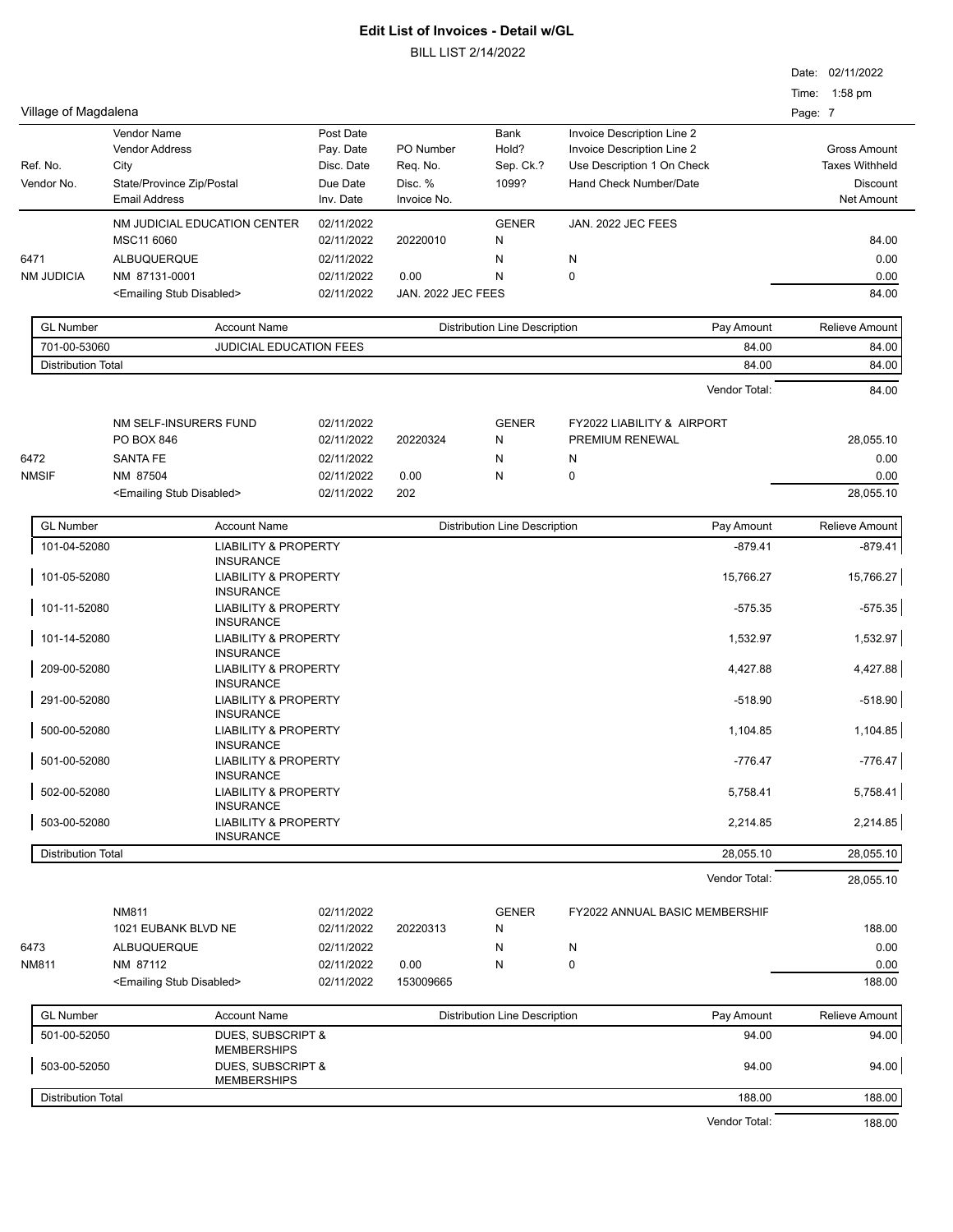BILL LIST 2/14/2022

|                           |                                                       |                          |                                                    |                                      |                               | Date: 02/11/2022      |
|---------------------------|-------------------------------------------------------|--------------------------|----------------------------------------------------|--------------------------------------|-------------------------------|-----------------------|
|                           |                                                       |                          |                                                    |                                      |                               | Time: 1:58 pm         |
| Village of Magdalena      |                                                       |                          |                                                    |                                      |                               | Page: 8               |
|                           | Vendor Name                                           | Post Date                |                                                    | Bank                                 | Invoice Description Line 2    |                       |
|                           | <b>Vendor Address</b>                                 | Pay. Date                | PO Number                                          | Hold?                                | Invoice Description Line 2    | <b>Gross Amount</b>   |
| Ref. No.                  | City                                                  | Disc. Date               | Req. No.                                           | Sep. Ck.?                            | Use Description 1 On Check    | <b>Taxes Withheld</b> |
| Vendor No.                | State/Province Zip/Postal                             | Due Date                 | Disc. %                                            | 1099?                                | Hand Check Number/Date        | Discount              |
|                           | <b>Email Address</b>                                  | Inv. Date                | Invoice No.                                        |                                      |                               | Net Amount            |
|                           | PROVELOCITY LLC                                       | 02/11/2022               |                                                    | <b>GENER</b>                         | FEB. 2022 IT SERVICES         |                       |
|                           | 9450 SW GEMINI DRIVE                                  | 02/11/2022               | 20220011                                           | N                                    |                               | 1,484.00              |
| 6474                      | <b>BEAVERTON</b>                                      | 02/11/2022               |                                                    | N                                    | N                             | 0.00                  |
| <b>PROVELOC</b>           | OR 97008-7105                                         | 02/11/2022               | 0.00                                               | Υ                                    | 0                             | 0.00                  |
|                           | <emailing disabled="" stub=""></emailing>             | 02/11/2022               | 33771                                              |                                      |                               | 1,484.00              |
|                           |                                                       |                          |                                                    |                                      |                               |                       |
| <b>GL Number</b>          | <b>Account Name</b>                                   |                          |                                                    | <b>Distribution Line Description</b> | Pay Amount                    | Relieve Amount        |
| 101-01-58200              | OTHER PROFESSIONAL<br><b>SERVICES</b>                 |                          |                                                    |                                      | 163.00                        | 163.00                |
| 101-04-58200              | OTHER PROFESSIONAL<br><b>SERVICES</b>                 |                          |                                                    |                                      | 976.00                        | 976.00                |
| 101-05-58200              | OTHER PROFESSIONAL<br><b>SERVICES</b>                 |                          |                                                    |                                      | 216.00                        | 216.00                |
| 291-00-58200              | OTHER PROFESSIONAL<br><b>SERVICES</b>                 |                          |                                                    |                                      | 8.00                          | 8.00                  |
| 501-00-58200              | OTHER PROFESSIONAL<br><b>SERVICES</b>                 |                          |                                                    |                                      | 40.42                         | 40.42                 |
| 502-00-58200              | OTHER PROFESSIONAL<br><b>SERVICES</b>                 |                          |                                                    |                                      | 40.27                         | 40.27                 |
| 503-00-58200              | OTHER PROFESSIONAL<br><b>SERVICES</b>                 |                          |                                                    |                                      | 40.31                         | 40.31                 |
| <b>Distribution Total</b> |                                                       |                          |                                                    |                                      | 1,484.00                      | 1,484.00              |
|                           |                                                       |                          |                                                    |                                      | Vendor Total:                 | 1,484.00              |
|                           |                                                       |                          |                                                    |                                      |                               |                       |
|                           | QUICK MED CLAIMS, LLC                                 | 02/11/2022               |                                                    | <b>GENER</b>                         | EMS BILLING - GROUND SERVICES |                       |
|                           | P.O. BOX 5023                                         | 02/11/2022               | 20220331                                           | N                                    |                               | 21.96                 |
| 6475                      | <b>GREENSBURG</b>                                     | 02/11/2022               |                                                    | N                                    | N                             | 0.00                  |
| <b>QUICK MED</b>          | PA 15601-5039                                         | 02/11/2022               | 0.00                                               | Υ                                    | 0                             | 0.00                  |
|                           | <emailing disabled="" stub=""></emailing>             | 02/11/2022               | #INV18974                                          |                                      |                               | 21.96                 |
| <b>GL Number</b>          | <b>Account Name</b>                                   |                          | <b>Distribution Line Description</b><br>Pay Amount |                                      |                               | <b>Relieve Amount</b> |
| 500-00-58200              | OTHER PROFESSIONAL                                    |                          |                                                    |                                      | 21.96                         | 21.96                 |
|                           | <b>SERVICES</b>                                       |                          |                                                    |                                      |                               |                       |
| <b>Distribution Total</b> |                                                       |                          |                                                    |                                      | 21.96                         | 21.96                 |
|                           |                                                       |                          |                                                    |                                      | Vendor Total:                 | 21.96                 |
|                           | RAK'S BUILDING SUPPLY                                 | 02/11/2022               |                                                    | <b>GENER</b>                         | <b>VILLAGE HALL SUPPLIES</b>  |                       |
|                           | 501 OTERO NE                                          | 02/11/2022               | 20220063                                           | N                                    |                               | 8.99                  |
| 6476                      | <b>SOCORRO</b>                                        | 02/11/2022               |                                                    | N                                    | N                             | 0.00                  |
| <b>RAK'S BUIL</b>         | NM 87801                                              | 02/11/2022               | 0.00                                               | N                                    | 0                             | 0.00                  |
|                           | <emailing disabled="" stub=""></emailing>             | 02/11/2022               | 2063233                                            |                                      |                               | 8.99                  |
| <b>GL Number</b>          | <b>Account Name</b>                                   |                          |                                                    | <b>Distribution Line Description</b> | Pay Amount                    | <b>Relieve Amount</b> |
| 101-04-53120              | SUPPLIES-OTHER                                        |                          |                                                    |                                      | 8.99                          | 8.99                  |
| <b>Distribution Total</b> |                                                       |                          |                                                    |                                      | 8.99                          | 8.99                  |
|                           | <b>RAK'S BUILDING SUPPLY</b>                          | 02/11/2022               |                                                    | <b>GENER</b>                         | <b>SOLID WASTE SUPPLIES</b>   |                       |
|                           | 501 OTERO NE                                          | 02/11/2022               | 20220063                                           | N                                    |                               | 83.96                 |
|                           |                                                       |                          |                                                    |                                      |                               |                       |
| 6477                      | <b>SOCORRO</b>                                        | 02/11/2022               |                                                    | N                                    | N                             | 0.00                  |
| <b>RAK'S BUIL</b>         | NM 87801<br><emailing disabled="" stub=""></emailing> | 02/11/2022<br>02/11/2022 | 0.00<br>2068345                                    | N                                    | 0                             | 0.00<br>83.96         |
|                           |                                                       |                          |                                                    |                                      |                               |                       |
| <b>GL Number</b>          | <b>Account Name</b>                                   |                          |                                                    | <b>Distribution Line Description</b> | Pay Amount                    | <b>Relieve Amount</b> |
| 502-00-53120              | SUPPLIES-OTHER                                        |                          |                                                    |                                      | 83.96                         | 83.96                 |

Distribution Total 83.96 83.96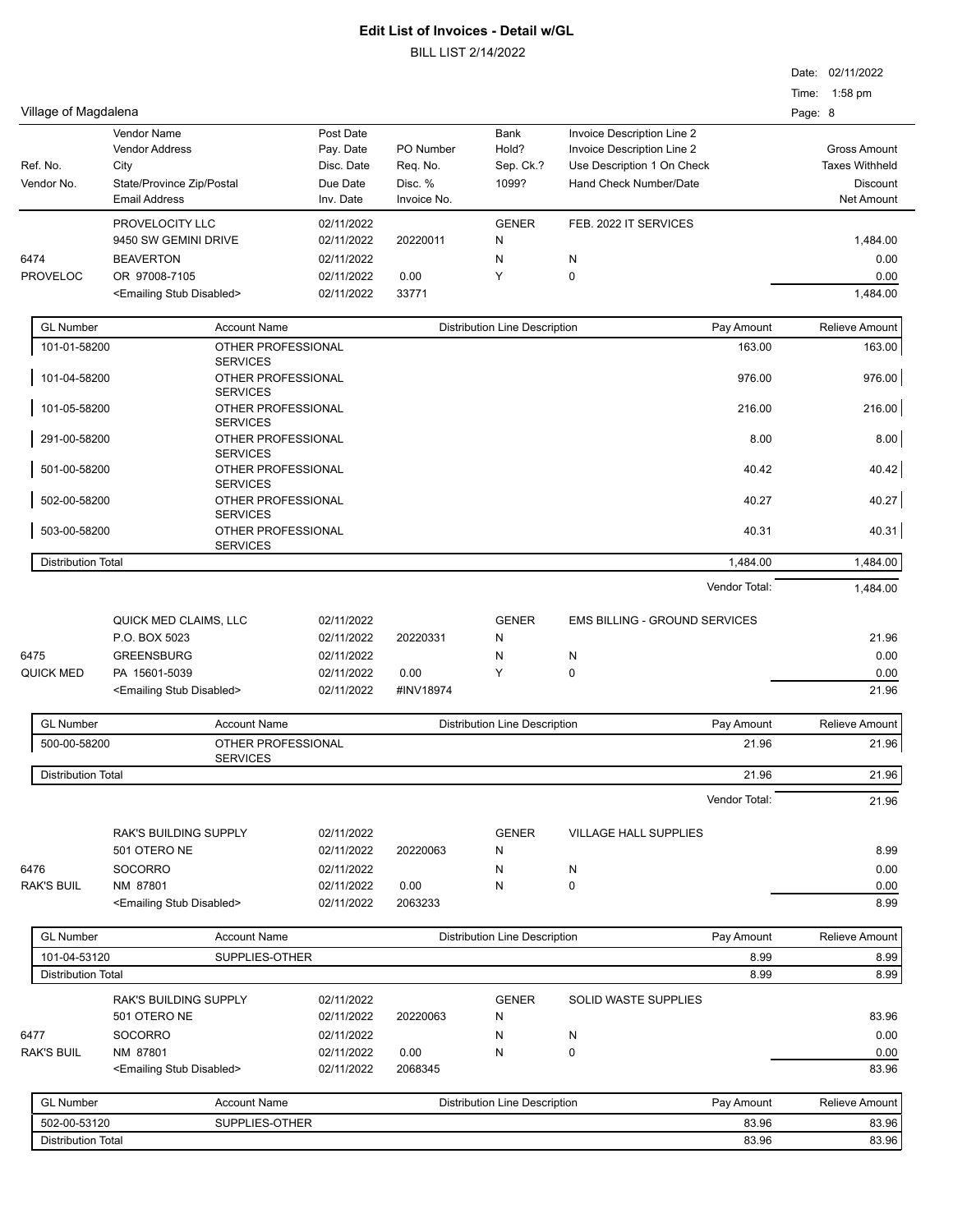|                           |                                              |                          |                       |                                      |                                                          |        | Date: 02/11/2022                             |
|---------------------------|----------------------------------------------|--------------------------|-----------------------|--------------------------------------|----------------------------------------------------------|--------|----------------------------------------------|
|                           |                                              |                          |                       |                                      |                                                          |        | Time: 1:58 pm                                |
| Village of Magdalena      |                                              |                          |                       |                                      |                                                          |        | Page: 9                                      |
|                           | <b>Vendor Name</b>                           | Post Date                |                       | <b>Bank</b>                          | Invoice Description Line 2                               |        |                                              |
| Ref. No.                  | <b>Vendor Address</b><br>City                | Pay. Date<br>Disc. Date  | PO Number<br>Req. No. | Hold?<br>Sep. Ck.?                   | Invoice Description Line 2<br>Use Description 1 On Check |        | <b>Gross Amount</b><br><b>Taxes Withheld</b> |
| Vendor No.                | State/Province Zip/Postal                    | Due Date                 | Disc. %               | 1099?                                | Hand Check Number/Date                                   |        | <b>Discount</b>                              |
|                           | <b>Email Address</b>                         | Inv. Date                | Invoice No.           |                                      |                                                          |        | <b>Net Amount</b>                            |
|                           | <b>RAK'S BUILDING SUPPLY</b>                 | 02/11/2022               |                       | <b>GENER</b>                         | NMDOT AVIATION GRANT N29-21-02                           |        |                                              |
|                           | 501 OTERO NE                                 | 02/11/2022               | 20220325              | Ν                                    |                                                          |        | 30.35                                        |
| 6478                      | <b>SOCORRO</b>                               | 02/11/2022               |                       | Υ                                    | N                                                        |        | 0.00                                         |
| <b>RAK'S BUIL</b>         | NM 87801                                     | 02/11/2022               | 0.00                  | N                                    | 0                                                        |        | 0.00                                         |
|                           | <emailing disabled="" stub=""></emailing>    | 02/11/2022               | 2071036               |                                      |                                                          |        | 30.35                                        |
| <b>GL Number</b>          | <b>Account Name</b>                          |                          |                       | <b>Distribution Line Description</b> | Pay Amount                                               |        | <b>Relieve Amount</b>                        |
| 300-00-59304              | PROJECT COSTS                                |                          |                       |                                      |                                                          | 30.35  | 30.35                                        |
| <b>Distribution Total</b> |                                              |                          |                       |                                      |                                                          | 30.35  | 30.35                                        |
|                           |                                              |                          |                       |                                      | Vendor Total:                                            |        | 123.30                                       |
|                           |                                              |                          |                       |                                      |                                                          |        |                                              |
|                           | <b>REB MANAGEMENT LLC</b><br>74 ESCUDO DRIVE | 02/11/2022<br>02/11/2022 | 20220003              | <b>GENER</b><br>N                    | JAN. 2022 PROF. SERVICES                                 |        | 437.69                                       |
| 6479                      | <b>BELEN</b>                                 | 02/11/2022               |                       |                                      |                                                          |        | 0.00                                         |
| <b>REB MANAGE</b>         | NM 87002-2939                                | 02/11/2022               | 0.00                  | Ν<br>Y                               | N<br>0                                                   |        | 0.00                                         |
|                           | <emailing disabled="" stub=""></emailing>    | 02/11/2022               | 194-A                 |                                      |                                                          |        | 437.69                                       |
|                           |                                              |                          |                       |                                      |                                                          |        |                                              |
| <b>GL Number</b>          | <b>Account Name</b>                          |                          |                       | <b>Distribution Line Description</b> | Pay Amount                                               |        | <b>Relieve Amount</b>                        |
| 101-04-58200              | OTHER PROFESSIONAL<br><b>SERVICES</b>        |                          |                       |                                      |                                                          | 437.69 | 437.69                                       |
| <b>Distribution Total</b> |                                              |                          |                       |                                      |                                                          | 437.69 | 437.69                                       |
|                           | <b>REB MANAGEMENT LLC</b>                    | 02/11/2022               |                       | <b>GENER</b>                         | JAN. 2022 PROF. SERVICES                                 |        |                                              |
|                           | 74 ESCUDO DRIVE                              | 02/11/2022               | 20220323              | Ν                                    |                                                          |        | 690.77                                       |
| 6480                      | <b>BELEN</b>                                 | 02/11/2022               |                       | Ν                                    | N                                                        |        | 0.00                                         |
| <b>REB MANAGE</b>         | NM 87002-2939                                | 02/11/2022               | 0.00                  | Y                                    | 0                                                        |        | 0.00                                         |
|                           | <emailing disabled="" stub=""></emailing>    | 02/11/2022               | 194-B                 |                                      |                                                          |        | 690.77                                       |
| <b>GL Number</b>          | <b>Account Name</b>                          |                          |                       | <b>Distribution Line Description</b> | Pay Amount                                               |        | <b>Relieve Amount</b>                        |
| 101-04-58200              | OTHER PROFESSIONAL                           |                          |                       |                                      |                                                          | 690.77 | 690.77                                       |
| <b>Distribution Total</b> | <b>SERVICES</b>                              |                          |                       |                                      |                                                          | 690.77 | 690.77                                       |
|                           |                                              |                          |                       |                                      | Vendor Total:                                            |        | 1,128.46                                     |
|                           |                                              |                          |                       |                                      |                                                          |        |                                              |
|                           | ROUTE 60 TRADING POST                        | 02/11/2022               |                       | <b>GENER</b>                         | JAN. 2022 VISITOR'S CENTER                               |        |                                              |
|                           | PO BOX 211                                   | 02/11/2022               | 20220004              | N                                    |                                                          |        | 100.00                                       |
| 6481                      | MAGDALENA                                    | 02/11/2022               |                       | Ν                                    | N                                                        |        | 0.00                                         |
| ROUTE 60 T                | NM 87825                                     | 02/11/2022               | 0.00                  | Ν                                    | 0                                                        |        | 0.00                                         |
|                           | <emailing disabled="" stub=""></emailing>    | 02/11/2022               | 215                   |                                      |                                                          |        | 100.00                                       |
| <b>GL Number</b>          | <b>Account Name</b>                          |                          |                       | <b>Distribution Line Description</b> | Pay Amount                                               |        | <b>Relieve Amount</b>                        |
| 214-00-58200              | OTHER PROFESSIONAL<br><b>SERVICES</b>        |                          |                       |                                      |                                                          | 100.00 | 100.00                                       |
| <b>Distribution Total</b> |                                              |                          |                       |                                      |                                                          | 100.00 | 100.00                                       |
|                           |                                              |                          |                       |                                      | Vendor Total:                                            |        | 100.00                                       |
|                           | THE LIBRARY STORE, INC.                      | 02/11/2022               |                       | <b>GENER</b>                         | <b>LIBRARY SUPPLIES</b>                                  |        |                                              |
|                           | P.O. BOX 964                                 | 02/11/2022               | 20220320              | N                                    |                                                          |        | 277.54                                       |
| 6482                      | <b>TREMONT</b>                               | 02/11/2022               |                       | N                                    | N                                                        |        | 0.00                                         |
| THE LIBRAR                | IL 61568                                     | 02/11/2022               | 0.00                  | Ν                                    | 0                                                        |        | 0.00                                         |
|                           | <emailing disabled="" stub=""></emailing>    | 02/11/2022               | 554988                |                                      |                                                          |        | 277.54                                       |
| <b>GL Number</b>          | <b>Account Name</b>                          |                          |                       | <b>Distribution Line Description</b> | Pay Amount                                               |        | Relieve Amount                               |
| 291-00-53120              | SUPPLIES-OTHER                               |                          |                       |                                      |                                                          | 277.54 | 277.54                                       |
| <b>Distribution Total</b> |                                              |                          |                       |                                      |                                                          | 277.54 | 277.54                                       |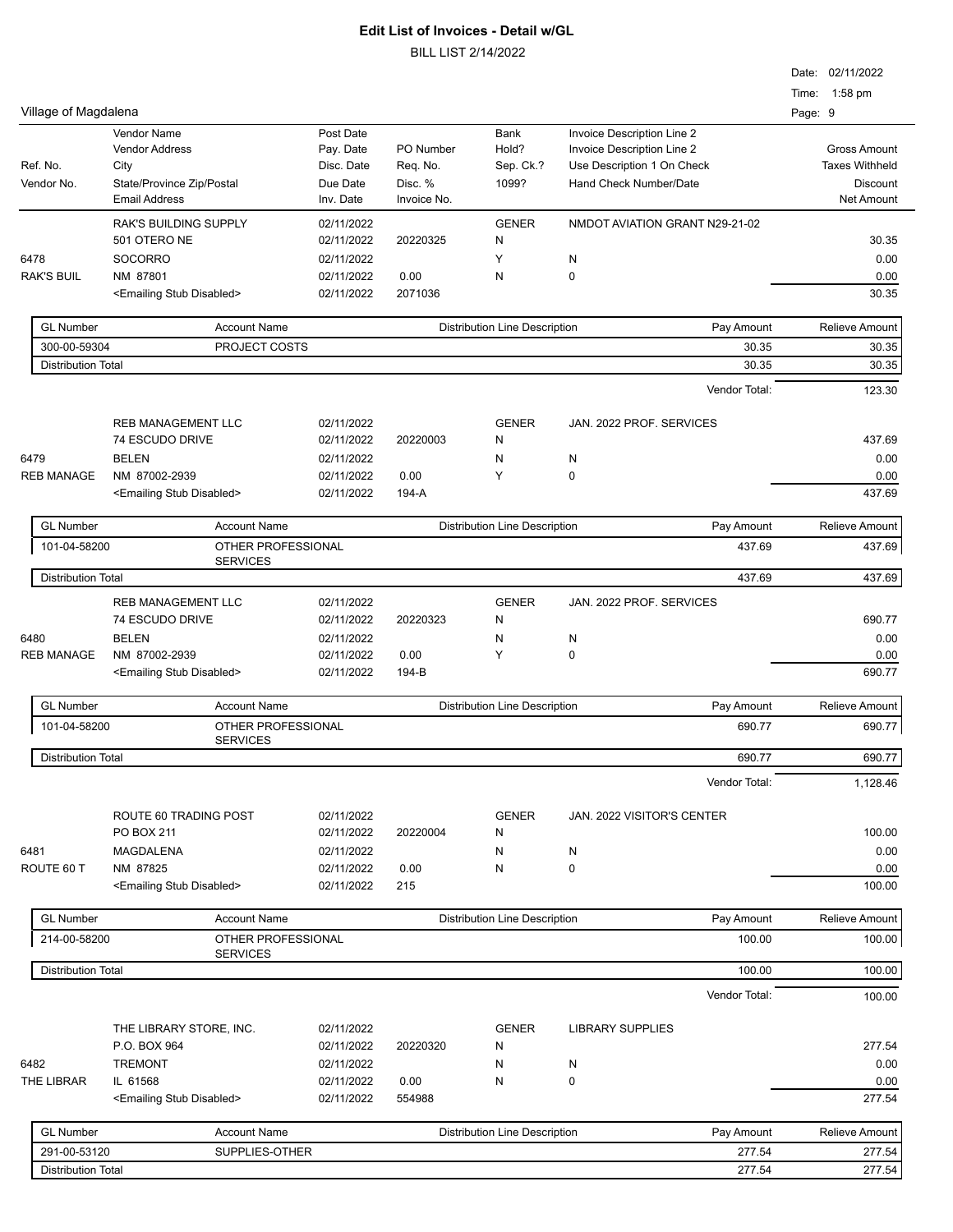|                           |                                           |                                    |               |                                      |                                   | Date: 02/11/2022      |
|---------------------------|-------------------------------------------|------------------------------------|---------------|--------------------------------------|-----------------------------------|-----------------------|
|                           |                                           |                                    |               |                                      |                                   | Time: 1:58 pm         |
| Village of Magdalena      |                                           |                                    |               |                                      |                                   | Page: 10              |
|                           | <b>Vendor Name</b>                        | Post Date                          |               | <b>Bank</b>                          | Invoice Description Line 2        |                       |
|                           | <b>Vendor Address</b>                     | Pay. Date                          | PO Number     | Hold?                                | Invoice Description Line 2        | <b>Gross Amount</b>   |
| Ref. No.                  | City                                      | Disc. Date                         | Req. No.      | Sep. Ck.?                            | Use Description 1 On Check        | <b>Taxes Withheld</b> |
| Vendor No.                | State/Province Zip/Postal                 | Due Date                           | Disc. %       | 1099?                                | Hand Check Number/Date            | <b>Discount</b>       |
|                           | <b>Email Address</b>                      | Inv. Date                          | Invoice No.   |                                      |                                   | Net Amount            |
|                           |                                           |                                    |               |                                      | Vendor Total:                     | 277.54                |
|                           | <b>TIRE SHOP</b>                          | 02/11/2022                         |               | <b>GENER</b>                         | OIL CHANGE - POLICE M2            |                       |
|                           | <b>PO BOX 482</b>                         | 02/11/2022                         | 20220312      | N                                    |                                   | 85.00                 |
| 6483                      | MAGDALENA                                 | 02/11/2022                         |               | N                                    | N                                 | 0.00                  |
| <b>TIRE SHOP</b>          | NM 87825                                  | 02/11/2022                         | 0.00          | Y                                    | $\pmb{0}$                         | 0.00                  |
|                           | <emailing disabled="" stub=""></emailing> | 02/11/2022                         | $1 - 25 - 22$ |                                      |                                   | 85.00                 |
|                           |                                           |                                    |               |                                      |                                   |                       |
| <b>GL Number</b>          | <b>Account Name</b>                       |                                    |               | <b>Distribution Line Description</b> | Pay Amount                        | <b>Relieve Amount</b> |
| 101-05-55050              |                                           | <b>REPAIR &amp; MAINT-VEHICLES</b> |               |                                      | 85.00                             | 85.00                 |
| <b>Distribution Total</b> |                                           |                                    |               |                                      | 85.00                             | 85.00                 |
|                           |                                           |                                    |               |                                      | Vendor Total:                     | 85.00                 |
|                           |                                           |                                    |               |                                      | JAN. 2022 40 YRD DUMPSTER         |                       |
|                           | VALLEY SANITATION, LLC.<br>P.O. BOX 1615  | 02/11/2022<br>02/11/2022           | 20220316      | <b>GENER</b><br>N                    |                                   | 432.17                |
| 6484                      | <b>SOCORRO</b>                            | 02/11/2022                         |               | N                                    | N                                 | 0.00                  |
| <b>VALLEY SAN</b>         | NM 87801                                  | 02/11/2022                         | 0.00          | N                                    | 0                                 | 0.00                  |
|                           | <emailing disabled="" stub=""></emailing> | 02/11/2022                         | 650           |                                      |                                   | 432.17                |
|                           |                                           |                                    |               |                                      |                                   |                       |
| <b>GL Number</b>          | <b>Account Name</b>                       |                                    |               | <b>Distribution Line Description</b> | Pay Amount                        | <b>Relieve Amount</b> |
| 502-00-57310              | <b>MACHINE</b>                            | RENT/LEASE-EQUIP AND               |               |                                      | 432.17                            | 432.17                |
| <b>Distribution Total</b> |                                           |                                    |               |                                      | 432.17                            | 432.17                |
|                           |                                           |                                    |               |                                      | Vendor Total:                     | 432.17                |
|                           |                                           |                                    |               |                                      |                                   |                       |
|                           | <b>VERIZON WIRELESS</b>                   | 02/11/2022                         |               | <b>GENER</b>                         | <b>CELL PHONES &amp; INTERNET</b> |                       |
|                           | PO BOX 660108                             | 02/11/2022                         | 20220008      | N                                    |                                   | 890.87                |
| 6485                      | <b>DALLAS</b>                             | 02/11/2022                         |               | N                                    | N                                 | 0.00                  |
| <b>VERIZON WI</b>         | TX 75266-0108                             | 02/11/2022                         | 0.00          | N                                    | 0                                 | 0.00                  |
|                           | <emailing disabled="" stub=""></emailing> | 02/11/2022                         | 9898180539    |                                      |                                   | 890.87                |
| <b>GL Number</b>          | <b>Account Name</b>                       |                                    |               | <b>Distribution Line Description</b> | Pay Amount                        | Relieve Amount        |
| 101-01-53160              |                                           | TELEPHONE, CELL AND                |               |                                      | 91.21                             | 91.21                 |
| 101-02-53160              | <b>INTERNET</b>                           | TELEPHONE, CELL AND                |               |                                      | 51.23                             | 51.23                 |
| 101-04-53160              | <b>INTERNET</b>                           | TELEPHONE, CELL AND                |               |                                      | 160.10                            | 160.10                |
| 101-05-53160              | <b>INTERNET</b>                           | TELEPHONE, CELL AND                |               |                                      | 240.20                            | 240.20                |
| 209-00-53160              | <b>INTERNET</b>                           | TELEPHONE, CELL AND                |               |                                      | 102.40                            | 102.40                |
| 214-00-53160              | <b>INTERNET</b>                           | TELEPHONE, CELL AND                |               |                                      | 52.06                             | 52.06                 |
| 501-00-53160              | <b>INTERNET</b><br><b>INTERNET</b>        | TELEPHONE, CELL AND                |               |                                      | 91.26                             | 91.26                 |
| 502-00-53160              | <b>INTERNET</b>                           | TELEPHONE, CELL AND                |               |                                      | 51.19                             | 51.19                 |
| 503-00-53160              | <b>INTERNET</b>                           | TELEPHONE, CELL AND                |               |                                      | 51.22                             | 51.22                 |
| <b>Distribution Total</b> |                                           |                                    |               |                                      | 890.87                            | 890.87                |
|                           |                                           |                                    |               |                                      | Vendor Total:                     | 890.87                |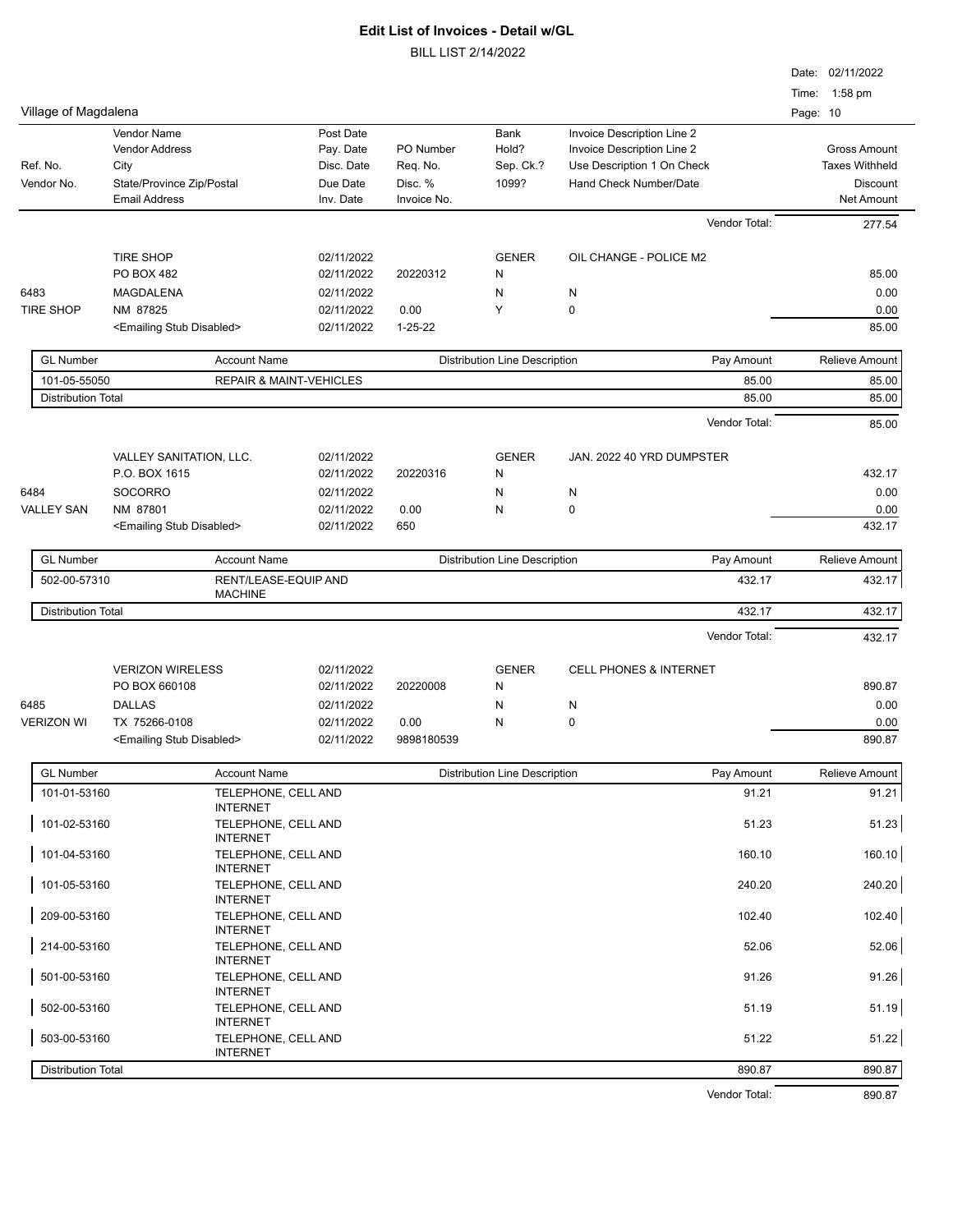|                           |                                           |                                        |            |                   |                                      |                                         | Date: 02/11/2022<br>1:58 pm<br>Time: |
|---------------------------|-------------------------------------------|----------------------------------------|------------|-------------------|--------------------------------------|-----------------------------------------|--------------------------------------|
| Village of Magdalena      |                                           |                                        |            |                   |                                      |                                         | Page: 11                             |
|                           | Vendor Name                               |                                        | Post Date  |                   | Bank                                 | Invoice Description Line 2              |                                      |
|                           | <b>Vendor Address</b>                     |                                        | Pay. Date  | PO Number         | Hold?                                | Invoice Description Line 2              | <b>Gross Amount</b>                  |
| Ref. No.                  | City                                      |                                        | Disc. Date | Req. No.          | Sep. Ck.?                            | Use Description 1 On Check              | <b>Taxes Withheld</b>                |
| Vendor No.                | State/Province Zip/Postal                 |                                        | Due Date   | Disc. %           | 1099?                                | Hand Check Number/Date                  | <b>Discount</b>                      |
|                           | <b>Email Address</b>                      |                                        | Inv. Date  | Invoice No.       |                                      |                                         | Net Amount                           |
|                           | W.W. PLUMBING                             |                                        | 02/11/2022 |                   | <b>GENER</b>                         | 606 S SPRUCE ST SEWER BLOCKAGI          |                                      |
|                           | PO BOX 1228                               |                                        | 02/11/2022 | 20220339          | N                                    |                                         | 80.55                                |
| 6489                      | MAGDALENA                                 |                                        | 02/11/2022 |                   | N                                    | N                                       | 0.00                                 |
| W.W. PLUMB                | NM 87825                                  |                                        | 02/11/2022 | 0.00              | Y                                    | $\mathbf 0$                             | 0.00                                 |
|                           | <emailing disabled="" stub=""></emailing> |                                        | 02/11/2022 | 998751            |                                      |                                         | 80.55                                |
| <b>GL Number</b>          |                                           | <b>Account Name</b>                    |            |                   | <b>Distribution Line Description</b> | Pay Amount                              | <b>Relieve Amount</b>                |
| 503-00-58200              |                                           | OTHER PROFESSIONAL                     |            |                   |                                      | 80.55                                   | 80.55                                |
|                           |                                           | <b>SERVICES</b>                        |            |                   |                                      |                                         |                                      |
| <b>Distribution Total</b> |                                           |                                        |            |                   |                                      | 80.55                                   | 80.55                                |
|                           |                                           |                                        |            |                   |                                      | Vendor Total:                           | 80.55                                |
|                           | WATERWAY OF NEW MEXICO, LLC               |                                        | 02/11/2022 |                   | <b>GENER</b>                         | <b>HOSE &amp; LADDER TESTING - FIRE</b> |                                      |
|                           | PO BOX 1182                               |                                        | 02/11/2022 | 20220247          | N                                    |                                         | 1.659.48                             |
| 6486                      | <b>MORIARTY</b>                           |                                        | 02/11/2022 |                   | N                                    | N                                       | 0.00                                 |
| <b>WATERWAY O</b>         | NM 87035                                  |                                        | 02/11/2022 | 0.00              | Y                                    | $\mathbf 0$                             | 0.00                                 |
|                           | <emailing disabled="" stub=""></emailing> |                                        | 02/11/2022 | 2751              |                                      |                                         | 1,659.48                             |
| <b>GL Number</b>          |                                           | <b>Account Name</b>                    |            |                   | <b>Distribution Line Description</b> | Pay Amount                              | <b>Relieve Amount</b>                |
| 209-00-58200              |                                           | OTHER PROFESSIONAL                     |            |                   |                                      | 1,659.48                                | 1,878.65                             |
|                           |                                           | <b>SERVICES</b>                        |            |                   |                                      |                                         |                                      |
| <b>Distribution Total</b> |                                           |                                        |            |                   |                                      | 1,659.48                                | 1,878.65                             |
|                           |                                           |                                        |            |                   |                                      | Vendor Total:                           | 1,659.48                             |
|                           | <b>WEX BANK</b>                           |                                        | 02/11/2022 |                   | <b>GENER</b>                         | JAN 2022 FUEL VILLAGE VEHICLES          |                                      |
|                           | PO BOX 6293                               |                                        | 02/11/2022 | 20220007          | N                                    |                                         | 1,776.34                             |
| 6487                      | <b>CAROL STREAM</b>                       |                                        | 02/11/2022 |                   | N                                    | N                                       | 0.00                                 |
| <b>WEX BANK</b>           | IL 60197-6293                             |                                        | 02/11/2022 | 0.00              | N                                    | 0                                       | 0.00                                 |
|                           | <emailing disabled="" stub=""></emailing> |                                        | 02/11/2022 | 78063397          |                                      |                                         | 1,776.34                             |
| <b>GL Number</b>          |                                           | <b>Account Name</b>                    |            |                   | <b>Distribution Line Description</b> | Pay Amount                              | <b>Relieve Amount</b>                |
| 101-01-53050              |                                           | FUEL-GASOLINE AND DIESEL               |            |                   |                                      | 92.86                                   | 0.00                                 |
| 101-05-53050              |                                           | FUEL-GASOLINE AND DIESEL               |            |                   |                                      | 663.54                                  | 663.54                               |
| 101-07-53050              |                                           | FUEL-GASOLINE AND DIESEL               |            |                   |                                      | 30.87                                   | 30.87                                |
| 209-00-53050              |                                           | FUEL-GASOLINE AND DIESEL               |            |                   |                                      | 96.48                                   | 96.48                                |
| 500-00-53050              |                                           | FUEL-GASOLINE AND DIESEL               |            |                   |                                      | 94.76                                   | 94.76                                |
| 501-00-53050              |                                           | FUEL-GASOLINE AND DIESEL               |            |                   |                                      | 602.59                                  | 602.59                               |
| 502-00-53050              |                                           | FUEL-GASOLINE AND DIESEL               |            |                   |                                      | 195.24                                  | 195.24                               |
| <b>Distribution Total</b> |                                           |                                        |            |                   |                                      | 1,776.34                                | 1,683.48                             |
|                           |                                           |                                        |            |                   |                                      | Vendor Total:                           | 1,776.34                             |
|                           | WNM COMMUNICATIONS                        |                                        | 02/11/2022 |                   | <b>GENER</b>                         | FEB. 2022 TELEPHONE & INTERNET          |                                      |
|                           | PO BOX 150                                |                                        | 02/11/2022 | 20220002          | N                                    |                                         | 726.66                               |
| 6488                      | <b>CLIFF</b>                              |                                        | 02/11/2022 |                   | N                                    |                                         | 0.00                                 |
| WNM COMMUN                | NM 88038-0150                             |                                        | 02/11/2022 | 0.00              | N                                    | N<br>0                                  | 0.00                                 |
|                           | <emailing disabled="" stub=""></emailing> |                                        | 02/11/2022 | FEBRUARY 01, 2022 |                                      |                                         | 726.66                               |
|                           |                                           |                                        |            |                   |                                      |                                         |                                      |
| <b>GL Number</b>          |                                           | <b>Account Name</b>                    |            |                   | <b>Distribution Line Description</b> | Pay Amount                              | <b>Relieve Amount</b>                |
| 101-02-53160              |                                           | TELEPHONE, CELL AND<br><b>INTERNET</b> |            |                   |                                      | 194.75                                  | 194.75                               |
| 101-04-53160              |                                           | TELEPHONE, CELL AND                    |            |                   |                                      | 211.96                                  | 211.96                               |
| 101-05-53160              |                                           | <b>INTERNET</b><br>TELEPHONE, CELL AND |            |                   |                                      | 206.31                                  | 206.31                               |
|                           |                                           |                                        |            |                   |                                      |                                         |                                      |

| 101-00-00100 | I LLL I IONL, OLLLAND | LUU.U I | 200.01 |
|--------------|-----------------------|---------|--------|
|              | <b>INTERNET</b>       |         |        |
| 291-00-53160 | TELEPHONE, CELL AND   | 52.40   | 52.40  |
|              | <b>INTERNET</b>       |         |        |